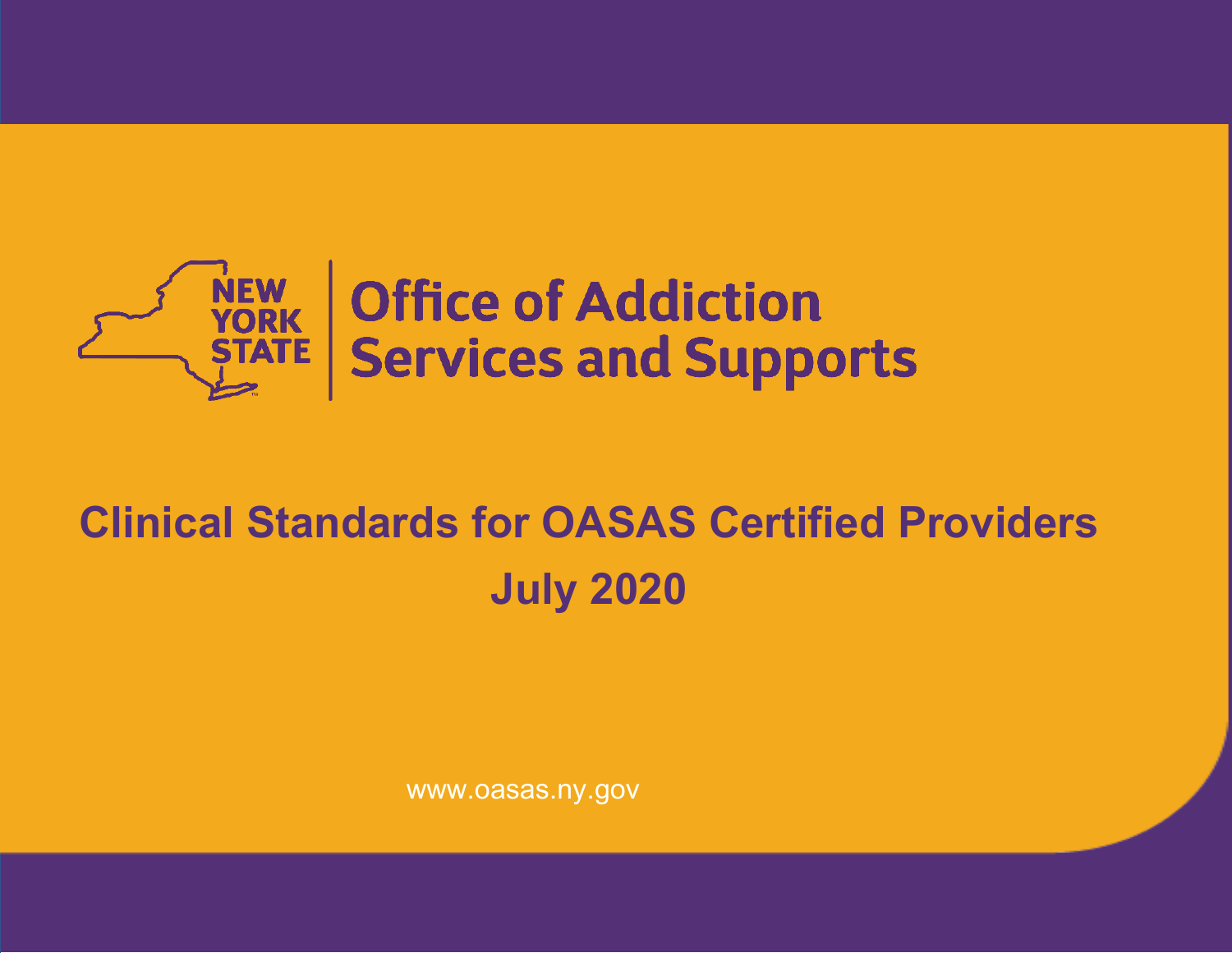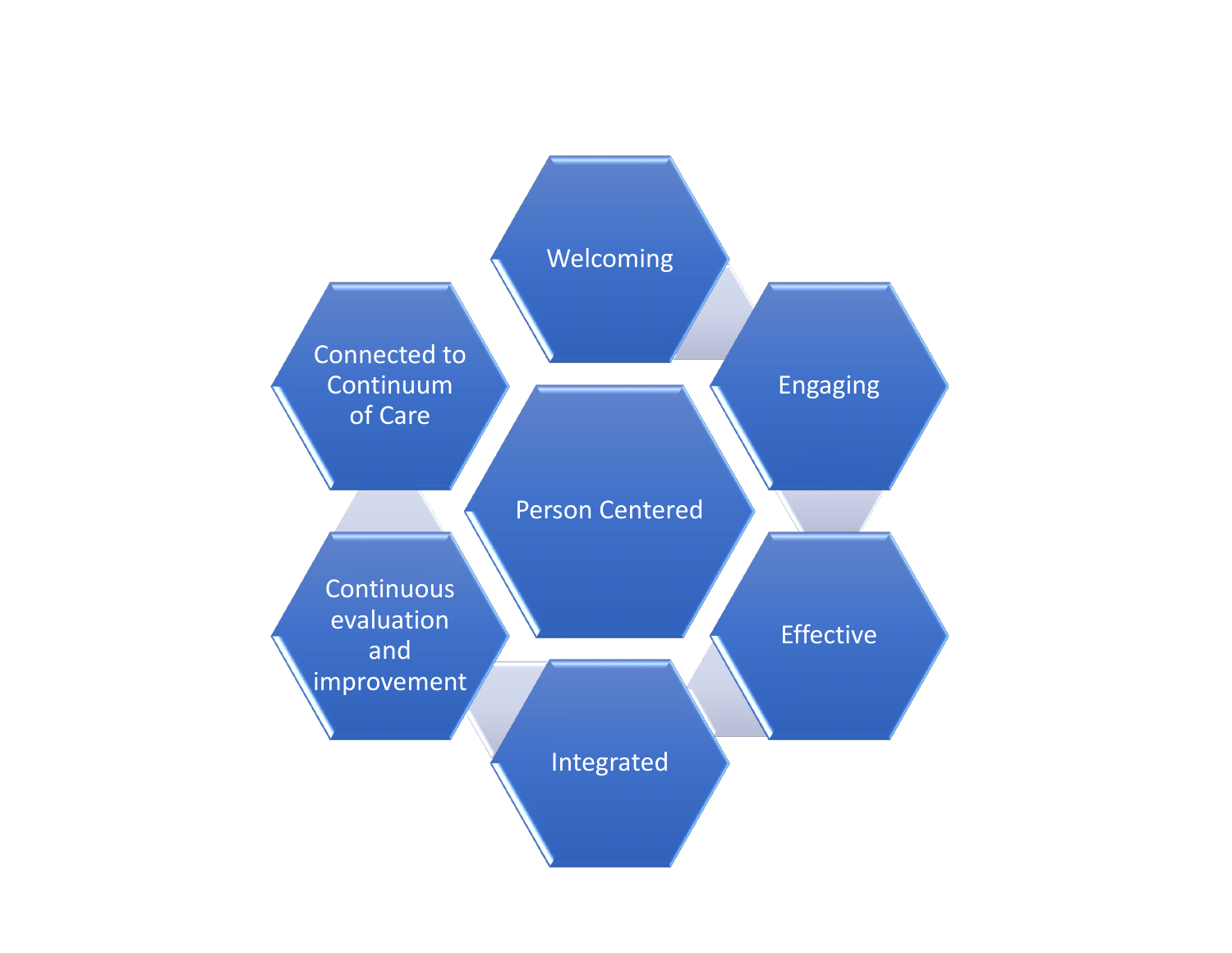# **Table of Contents**

| Н.   |                                                                                                              |  |
|------|--------------------------------------------------------------------------------------------------------------|--|
|      |                                                                                                              |  |
| III. |                                                                                                              |  |
|      | A. Connection/Collaboration: The Program actively works to connect with individual's at their level of need3 |  |
|      |                                                                                                              |  |
|      |                                                                                                              |  |
|      |                                                                                                              |  |
|      |                                                                                                              |  |
| C.   |                                                                                                              |  |
|      |                                                                                                              |  |
|      |                                                                                                              |  |
|      |                                                                                                              |  |
|      |                                                                                                              |  |
|      |                                                                                                              |  |
|      |                                                                                                              |  |
|      |                                                                                                              |  |
|      |                                                                                                              |  |
|      |                                                                                                              |  |
|      |                                                                                                              |  |

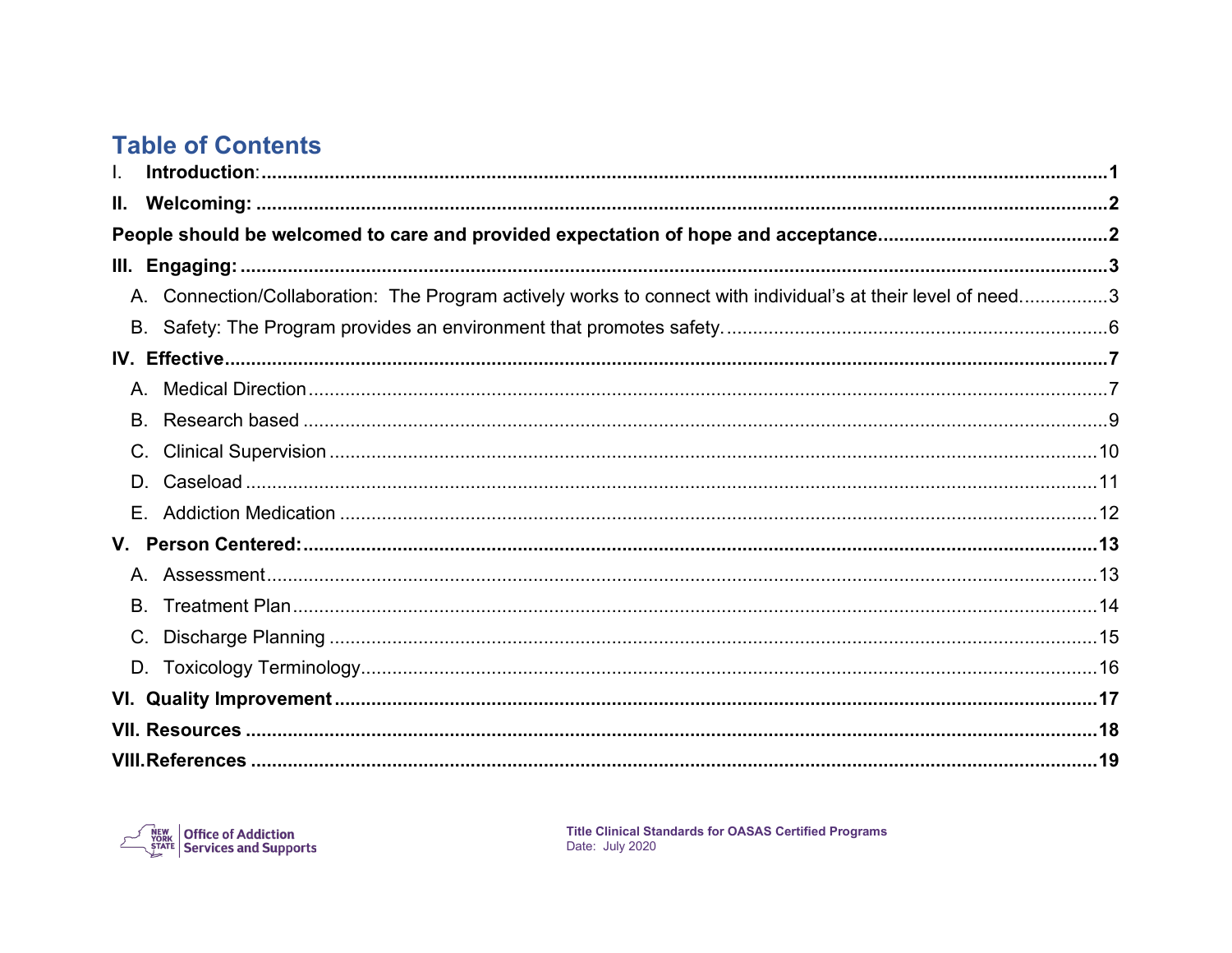# <span id="page-3-0"></span>**I. Introduction:**

OASAS has been working collaboratively with the provider network to establish Standards of Care that cut across all levels of treatment. This document elaborates on the key elements needed for effective care and the clinical manifestation of those elements in practice. Providers are encouraged to read through these Standards and take stock of where your current treatment practices meet these Standards as well as areas for improvement

<span id="page-3-1"></span>If in reading this document you have any questions or comments please send them to the PICM Mailbox at [PICM@oasas.ny.gov](mailto:PICM@oasas.ny.gov)

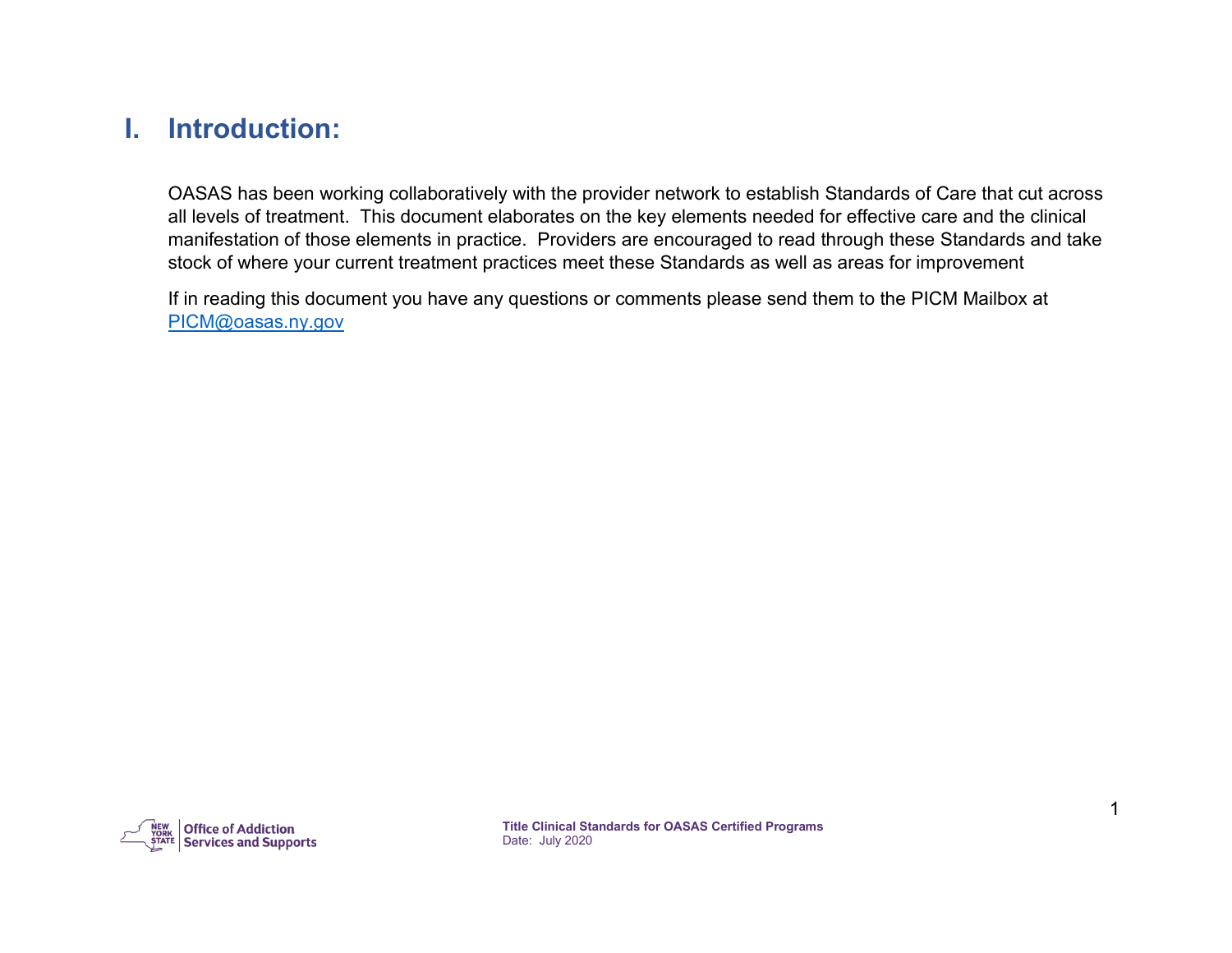# <span id="page-4-0"></span>**II. Welcoming:**

# **People should be welcomed to care and provided expectation of hope and acceptance.**

| <b>STANDARDS OF CARE</b>                                                                                 | <b>CLINICAL EXPECTATION</b>                                                                                                                                                                                                                                                                                                                                                           |  |
|----------------------------------------------------------------------------------------------------------|---------------------------------------------------------------------------------------------------------------------------------------------------------------------------------------------------------------------------------------------------------------------------------------------------------------------------------------------------------------------------------------|--|
| Premises support a welcoming<br>message                                                                  | Décor, posters, art, waiting room literature, toys, etc., are reflective of<br>$\bullet$<br>community and the Community<br>Physical space is clean, at a comfortable temperature<br>Wait time is reasonable<br>$\bullet$<br>Written material is positive, informative and uses neutral language<br>about substance use disorder (SUD)                                                 |  |
| Efforts are made to keep the treatment<br>environment calm                                               | Minimize stimulation such as clutter, lighting, overcrowding that can<br>$\bullet$<br>have a disruptive effect on the individual<br>Peers and/or clinical staff meet with the individual expeditiously to<br>provide information on expectations for the intake process and program<br>Security Staff, when present are welcoming and interact professional<br>with clients and staff |  |
| Individuals and families are included in<br>developing and maintaining the<br>environment                | Programs collect feedback and recommendations from individuals and<br>$\bullet$<br>their family members regarding their experience of the program<br>Feedback is considered within the Program's Quality Assurance Plan                                                                                                                                                               |  |
| <b>Additional Standards for Inpatient and Residential Programs</b>                                       |                                                                                                                                                                                                                                                                                                                                                                                       |  |
| The Program's entranceway provides<br>for safety and support of individuals<br>and their family/visitors | Upon entrance all residents and visitors are warmly greeted and<br>$\bullet$<br>welcomed to the facility<br>Information is provided regarding<br>$\bullet$<br>Confidentiality<br>$\circ$<br>Allowable items that can be brought into the program                                                                                                                                      |  |

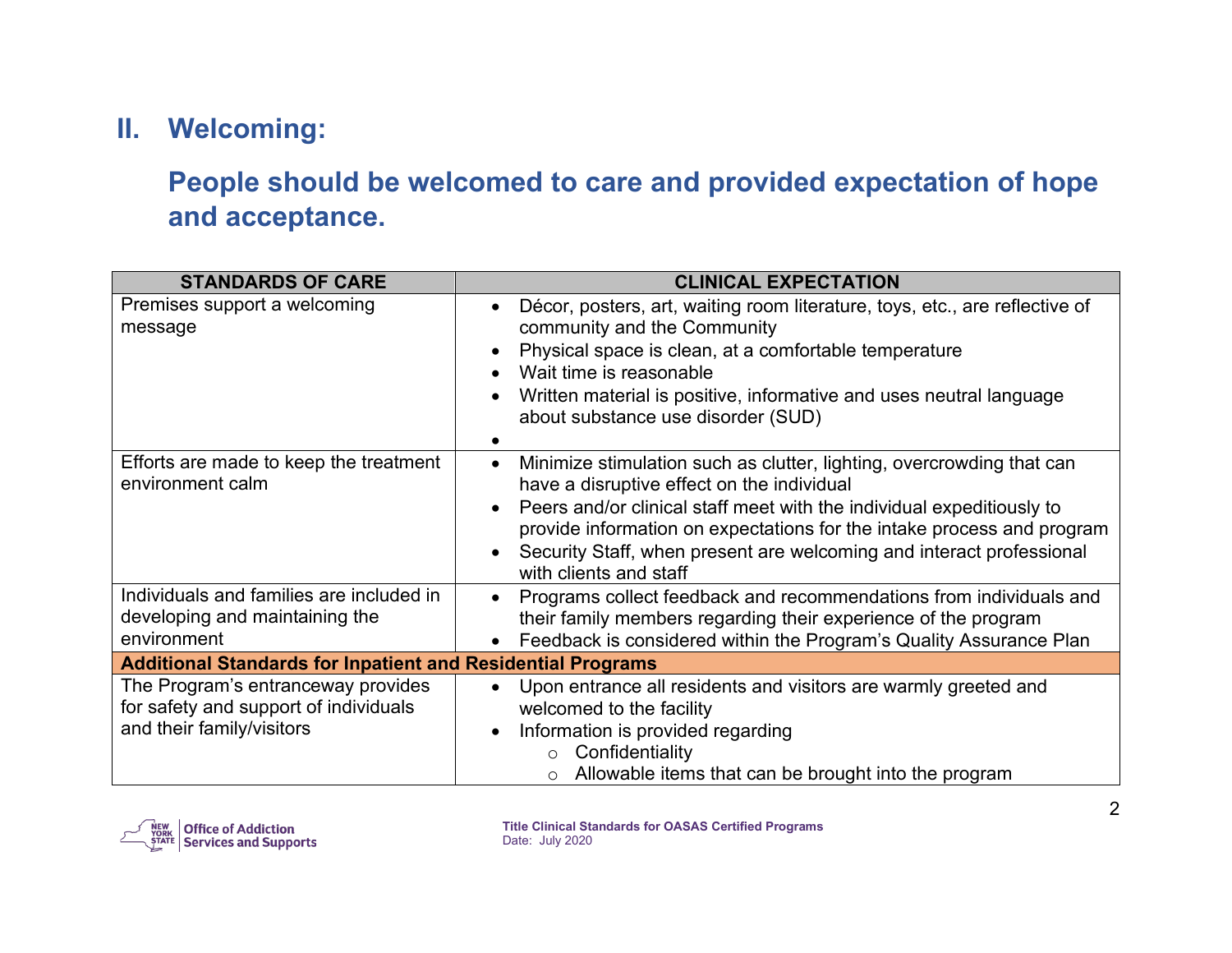|                                                                                         | $\circ$ Sign In/Sign Out procedures<br>o Support or Resources that are available to them.<br>• First time residents are immediately provided with information regarding<br>their orientation to the facility                                                                                                                                                                                                                   |  |
|-----------------------------------------------------------------------------------------|--------------------------------------------------------------------------------------------------------------------------------------------------------------------------------------------------------------------------------------------------------------------------------------------------------------------------------------------------------------------------------------------------------------------------------|--|
| Living space is responsive to the<br>individual and communal needs                      | Individual's medical/mental health, physical status, gender<br>$\bullet$<br>identification, etc., can be reasonably accommodated within the facility<br>space<br>Staff respectfully and reasonably discuss with individuals any specific<br>needs or concerns they may have regarding room assignments or<br>common areas<br>The facility is well maintained and provides an environment conducive<br>$\bullet$<br>to recovery |  |
| <b>Additional Standards for Crisis Programs</b>                                         |                                                                                                                                                                                                                                                                                                                                                                                                                                |  |
| Physical environment considers special<br>needs of those withdrawing from<br>substances | Comfortable spaces with low stimulations are provided for individuals<br>$\bullet$<br>experiencing physical discomfort to rest<br>Medical staff urgently provide triage to identify and respond to life<br>$\bullet$<br>threatening emergencies, assess and treat significant discomfort                                                                                                                                       |  |

# <span id="page-5-0"></span>**III. Engaging:**

<span id="page-5-1"></span>**A. Connection/Collaboration: The Program actively works to connect with individual's at their level of need.**

| <b>STANDARDS OF CARE</b>               | <b>CLINICAL EXPECTATION</b>                                              |
|----------------------------------------|--------------------------------------------------------------------------|
| The Program identifies a person's      | Appropriate Assessment Tools and/or individual interviews to identify:   |
| preferences, strengths, resources, and | $\circ$ The Individual's expressed area(s) of concern                    |
| needs in determining further course of | $\circ$ Contextual areas such as culture, beliefs, individual as well as |
| action                                 | family and community values, that are important to the individual        |

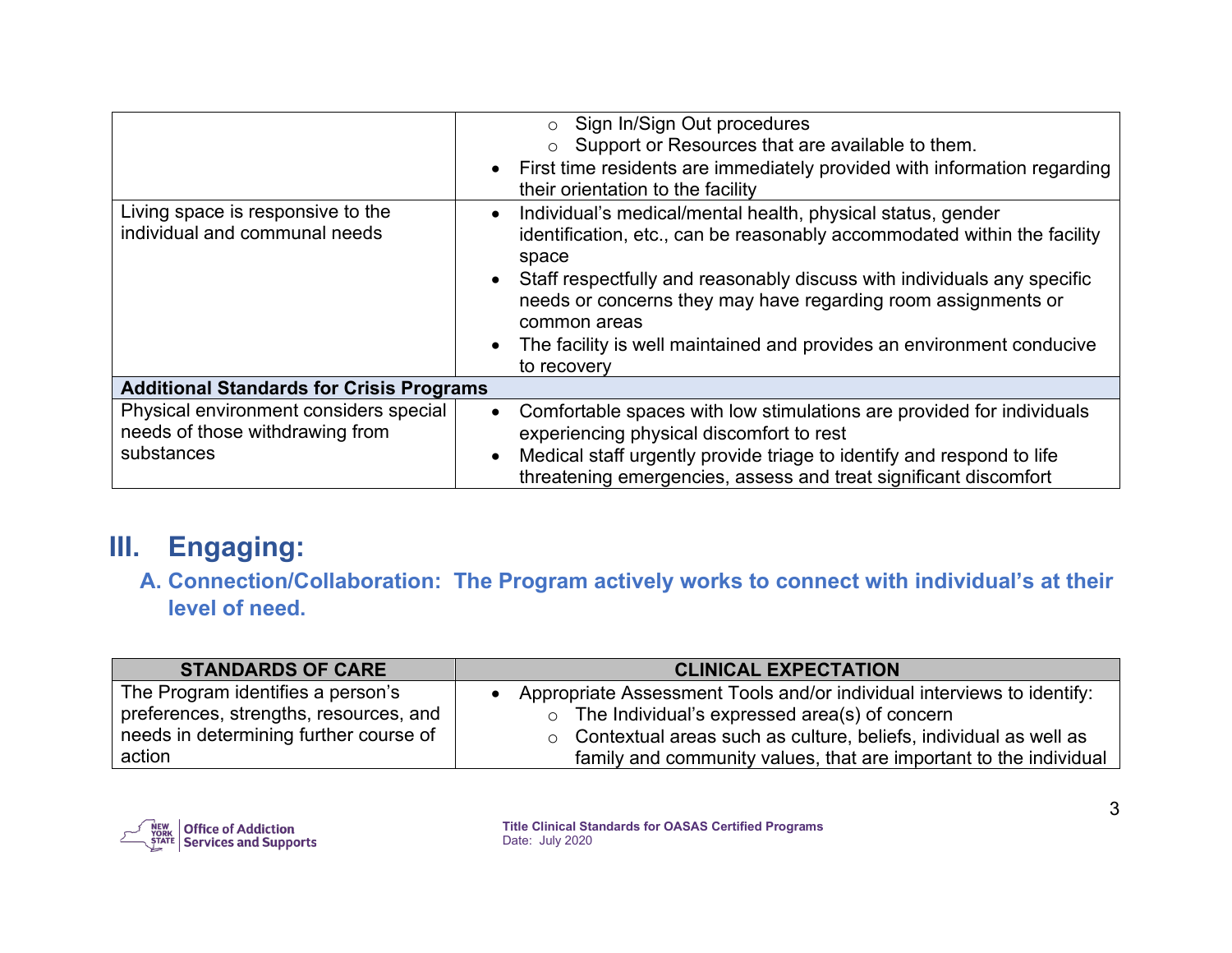|                                                                                                                 | $\circ$ Self within their culture, identity, gender, family, social group,<br>spiritual, religion and community<br>Assessment and action are "right sized" and based on the level,<br>frequency, and intensity that the individual feels most comfortable<br>Individuals are recommended to the appropriate level of care based on<br>the LOCADTR 3.0 and individual report<br>For individuals with Limited English Proficiency (LEP) the program:<br>Uses language translation services as needed and as required<br>$\circ$<br>by law<br>Wherever possible, provides correspondence, information, other<br>$\circ$<br>written documents to the individual in their preferred language                                          |
|-----------------------------------------------------------------------------------------------------------------|----------------------------------------------------------------------------------------------------------------------------------------------------------------------------------------------------------------------------------------------------------------------------------------------------------------------------------------------------------------------------------------------------------------------------------------------------------------------------------------------------------------------------------------------------------------------------------------------------------------------------------------------------------------------------------------------------------------------------------|
| The Program utilizes information<br>specific to the individual in developing<br>a plan of action                | Individuals and staff work together in developing a plan of action which<br>$\bullet$<br>includes:<br>Identification of the concern(s) to be addressed<br>$\circ$<br>Indicators that the concerns are improving<br>$\circ$<br>Modalities used during the process to bring about improvement,<br>$\circ$<br>e.g. medication assisted treatment (MAT), individual counseling,<br>group counseling, etc.<br>On-going support options outside of the treatment setting<br>$\circ$<br>Goals are stated in the individual's own voice and are clearly<br>$\bullet$<br>understood by both the person and staff<br>Individual services are strength-based, trauma-informed, holistic, and<br>$\bullet$<br>wellness and recovery oriented |
| The Program respects and allows for<br>the Individuals right to choose what<br>plan of action is right for them | Individuals are able to access services such as counseling, peer, or<br>$\bullet$<br>Medication Assisted Treatment without being admitted<br>Individuals admitted to treatment in collaboration with staff choose the<br>$\bullet$<br>services they wish to receive, e.g. counseling only, medication assisted<br>treatment only, or both<br>Individuals, when able and in collaboration with staff decide when the<br>current episode or care or treatment is completed                                                                                                                                                                                                                                                         |

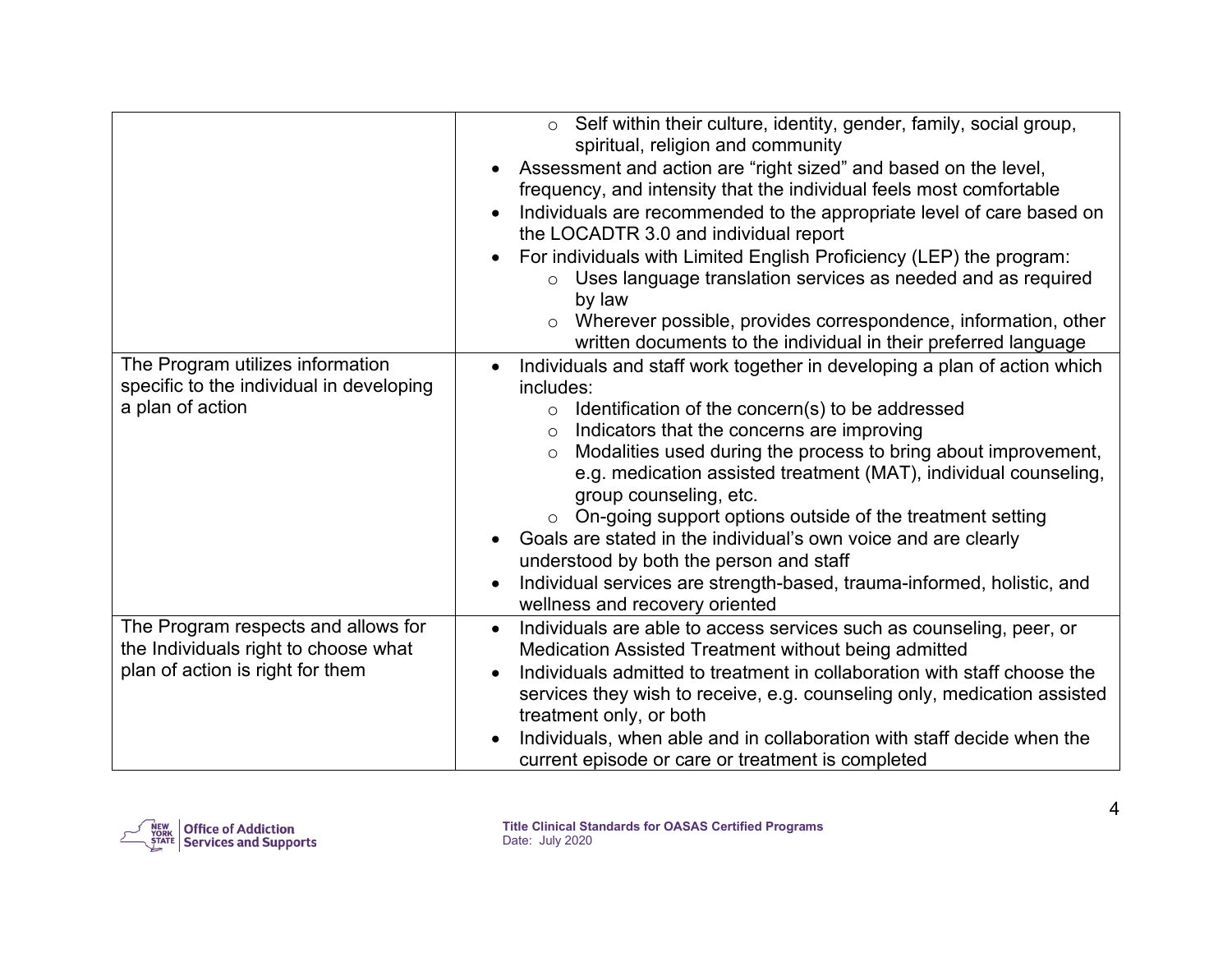| <b>Additional Standards for Inpatient and Residential Programs</b>                                | When appropriate, staff may utilize motivational interviewing to raise<br>$\bullet$<br>the individuals awareness of need for further and or more intense<br>action, however the final decision remains with the individual                                                                                                                                                                                                                                                           |  |
|---------------------------------------------------------------------------------------------------|--------------------------------------------------------------------------------------------------------------------------------------------------------------------------------------------------------------------------------------------------------------------------------------------------------------------------------------------------------------------------------------------------------------------------------------------------------------------------------------|--|
| Treatment is individualized and allows<br>for flexibility based on the person<br>identified needs | While there may be core activities for all residents, additional group and<br>$\bullet$<br>community participation should be individualized according to the<br>person's needs<br>Individual preference is considered in assigning a primary clinician<br>$\bullet$<br>Primary clinician assignment is based on clinician's strengths, special<br>training or focus<br>Team member groupings should also consider the strengths, training,<br>and experience when providing services |  |
| <b>Additional Standards for Crisis Programs</b>                                                   |                                                                                                                                                                                                                                                                                                                                                                                                                                                                                      |  |
| The post crisis plan of action begins<br>development at the time of admission                     | Beginning at admission Crisis Programs provide immediate services,<br>$\bullet$<br>as well as discharge planning which considers the individual's:<br>o Values<br>Preferences<br><b>Family responsibilities</b><br><b>Employment/Education responsibilities</b><br>O<br>Living situation<br>O<br>Recovery resources                                                                                                                                                                  |  |

<span id="page-7-0"></span>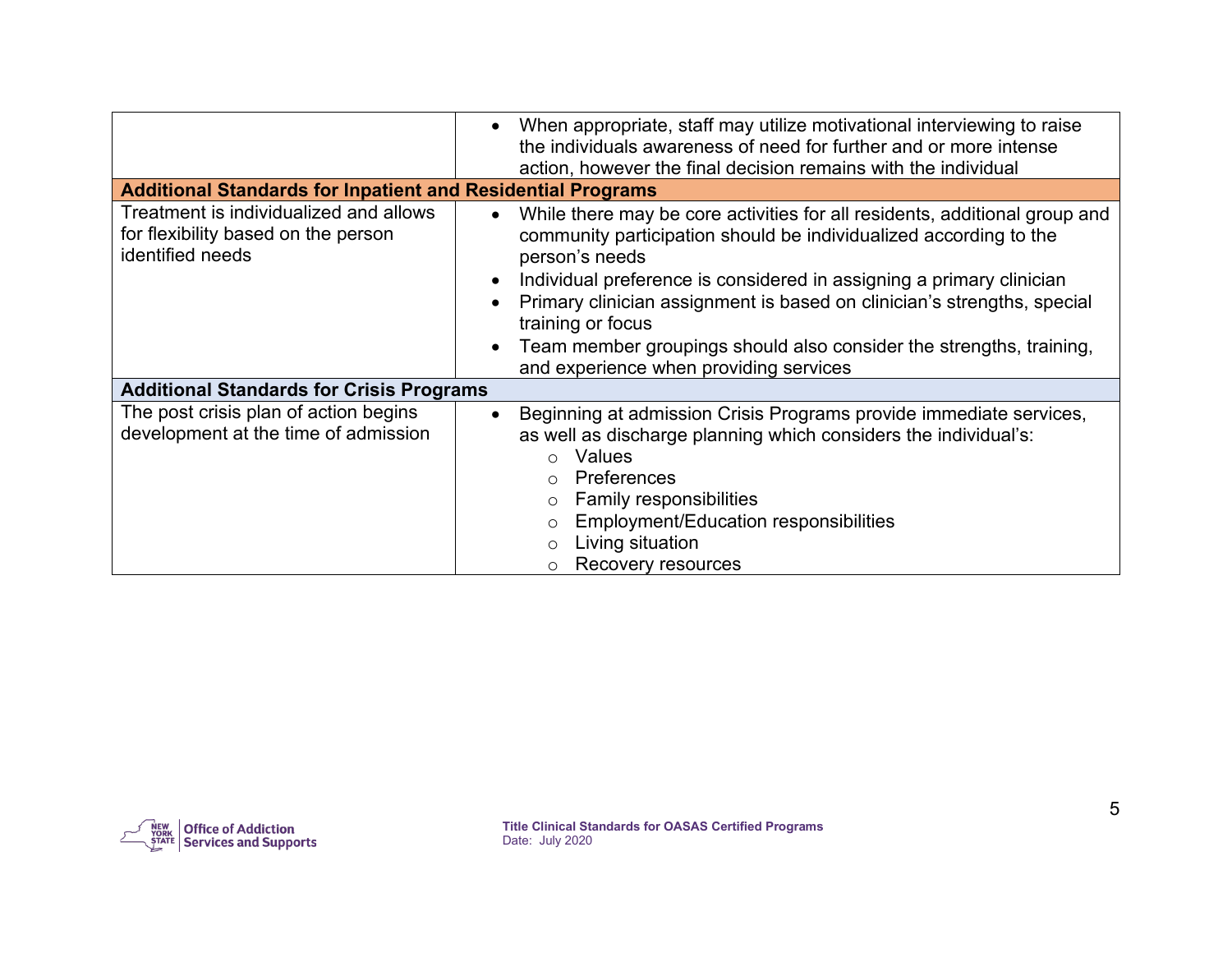## **B. Safety: The Program provides an environment that promotes safety.**

| <b>STANDARDS OF CARE</b>                                                                            | <b>CLINICAL EXPECTATION</b>                                                                                                                                                                                                                                                                                                                                                                                                                                                                                                                                                                                                                                                                                                                                                                                                                                                                                                                                                                                                                                    |
|-----------------------------------------------------------------------------------------------------|----------------------------------------------------------------------------------------------------------------------------------------------------------------------------------------------------------------------------------------------------------------------------------------------------------------------------------------------------------------------------------------------------------------------------------------------------------------------------------------------------------------------------------------------------------------------------------------------------------------------------------------------------------------------------------------------------------------------------------------------------------------------------------------------------------------------------------------------------------------------------------------------------------------------------------------------------------------------------------------------------------------------------------------------------------------|
| The Program provides services with an<br>awareness of the Individual's unique<br>life experience(s) | Programs support the individual's increased emotional safety through:<br>$\bullet$<br>Validation of the individual's experience<br>$\circ$<br>Education regarding trauma, triggers, and trauma responses<br>$\circ$<br>Providing choices within the environment to facilitate<br>$\circ$<br>empowerment<br>Skill building for trauma recovery which assists with:<br>$\circ$<br>Modulating affect<br>Dealing with intrusive thoughts<br>Self-soothing, self-care as they approach difficult<br>memories or emotions<br>Programs provide services such as group and individual counseling<br>that specifically speak to Trauma and/or trauma related issues<br>Clinicians are aware of the affect that individual's trauma experience<br>$\bullet$<br>may have on group dynamics, and are able to effectively intervene<br>Gender and age differences are considered when formulating group<br>$\bullet$<br>membership<br>Staff are trained in:<br>o De-escalation and therapeutic communication<br>Effective interventions in trauma informed care<br>$\Omega$ |
| The Program has policies in place in<br>support of individual safety                                | Policies which outline confidentiality requirements and expectations<br>$\bullet$<br>such as:<br>Treatment information can be shared only with the signed<br>$\circ$<br>consent of the individual<br>Information shared individual or family sessions to members of a<br>$\circ$<br>group or other supports without agreement of the individual<br>Process for the reduce the potential for abuse and/or neglect by staff<br>which includes but is not limited to:                                                                                                                                                                                                                                                                                                                                                                                                                                                                                                                                                                                             |

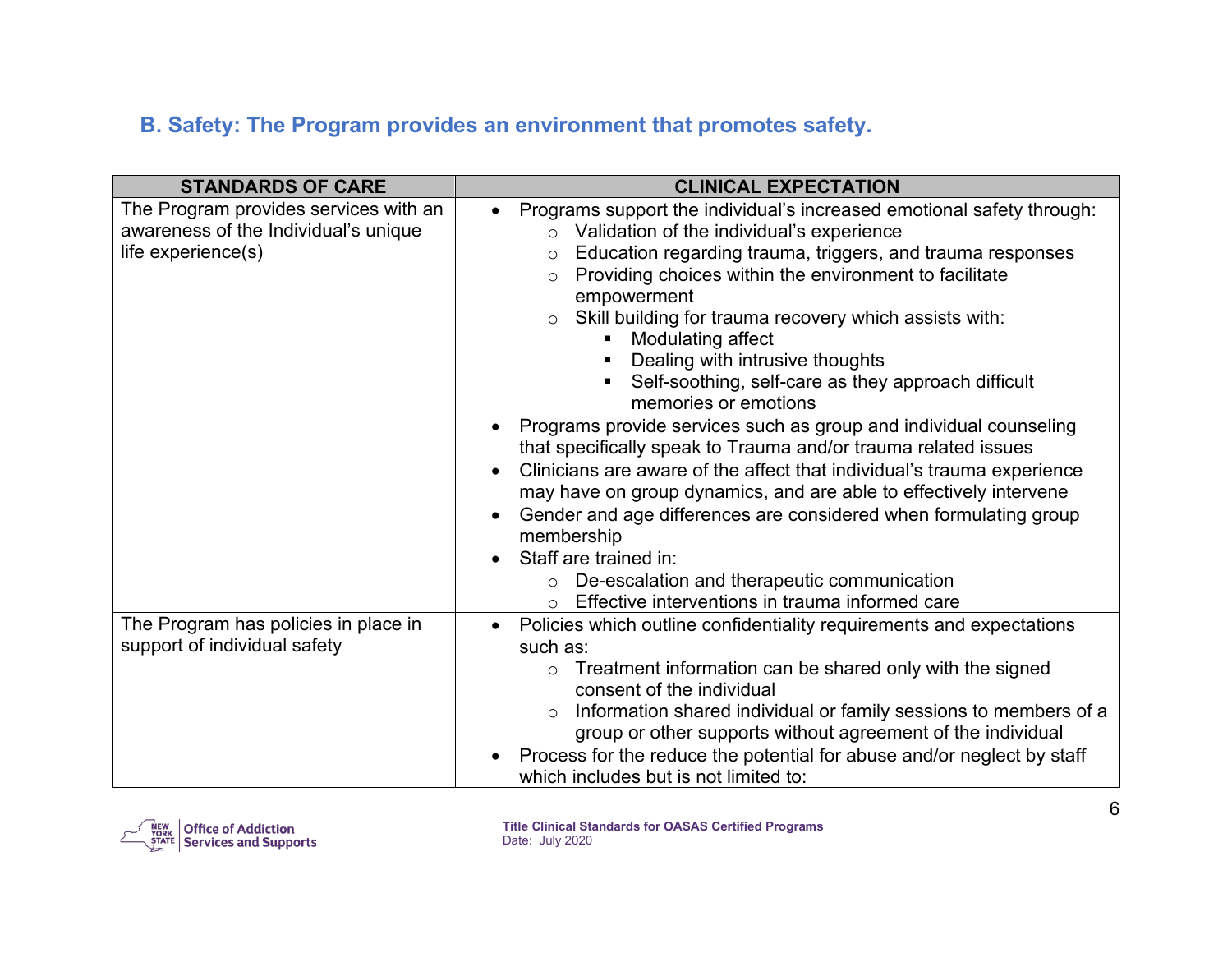|                                                                    | o Comprehensive hiring practices                                                 |  |
|--------------------------------------------------------------------|----------------------------------------------------------------------------------|--|
|                                                                    | o Regular Supervision                                                            |  |
|                                                                    | ○ Staff Training regarding boundaries and ethics                                 |  |
|                                                                    | • Availability of Naloxone, and Naloxone training for staff, clients, and        |  |
|                                                                    | family members                                                                   |  |
| <b>Additional Standards for Inpatient and Residential Programs</b> |                                                                                  |  |
| Programs provide physical safety                                   | Exterior doors and windows are secured during sleep and other hours<br>$\bullet$ |  |
| within their facility                                              | Use of door alarms and surveillance cameras in common areas as<br>$\bullet$      |  |
|                                                                    | appropriate                                                                      |  |
|                                                                    | Contraband policies and procedures that utilize the community to<br>$\bullet$    |  |
|                                                                    | address behaviors that threaten safety                                           |  |

# <span id="page-9-0"></span>**IV. Effective**

#### <span id="page-9-1"></span>**A. Medical Direction**

| <b>STANDARDS OF CARE</b>                                                   | <b>CLINICAL EXPECTATION</b>                                                                                                                                                                                                                                                                                                                                                                                                                                                                            |
|----------------------------------------------------------------------------|--------------------------------------------------------------------------------------------------------------------------------------------------------------------------------------------------------------------------------------------------------------------------------------------------------------------------------------------------------------------------------------------------------------------------------------------------------------------------------------------------------|
| Medical Direction is provided by a<br>physician who is an addiction expert | The Medical Director:<br>$\bullet$<br>$\circ$ Provides leadership, along with other professionals in<br>establishing a philosophy of treatment and standards of care<br>○ Provides direction, consultation and direct medical services to<br>clients<br>$\circ$ Oversees the prescribing and/or approval of medications for self-<br>administration of individuals within the facility<br>○ Ensures that standards and philosophy for prescribing are<br>consistent with the up to date best practices |
|                                                                            | o Evaluates need for prescriber coverage and provides coverage<br>for access to prescription services as needed                                                                                                                                                                                                                                                                                                                                                                                        |

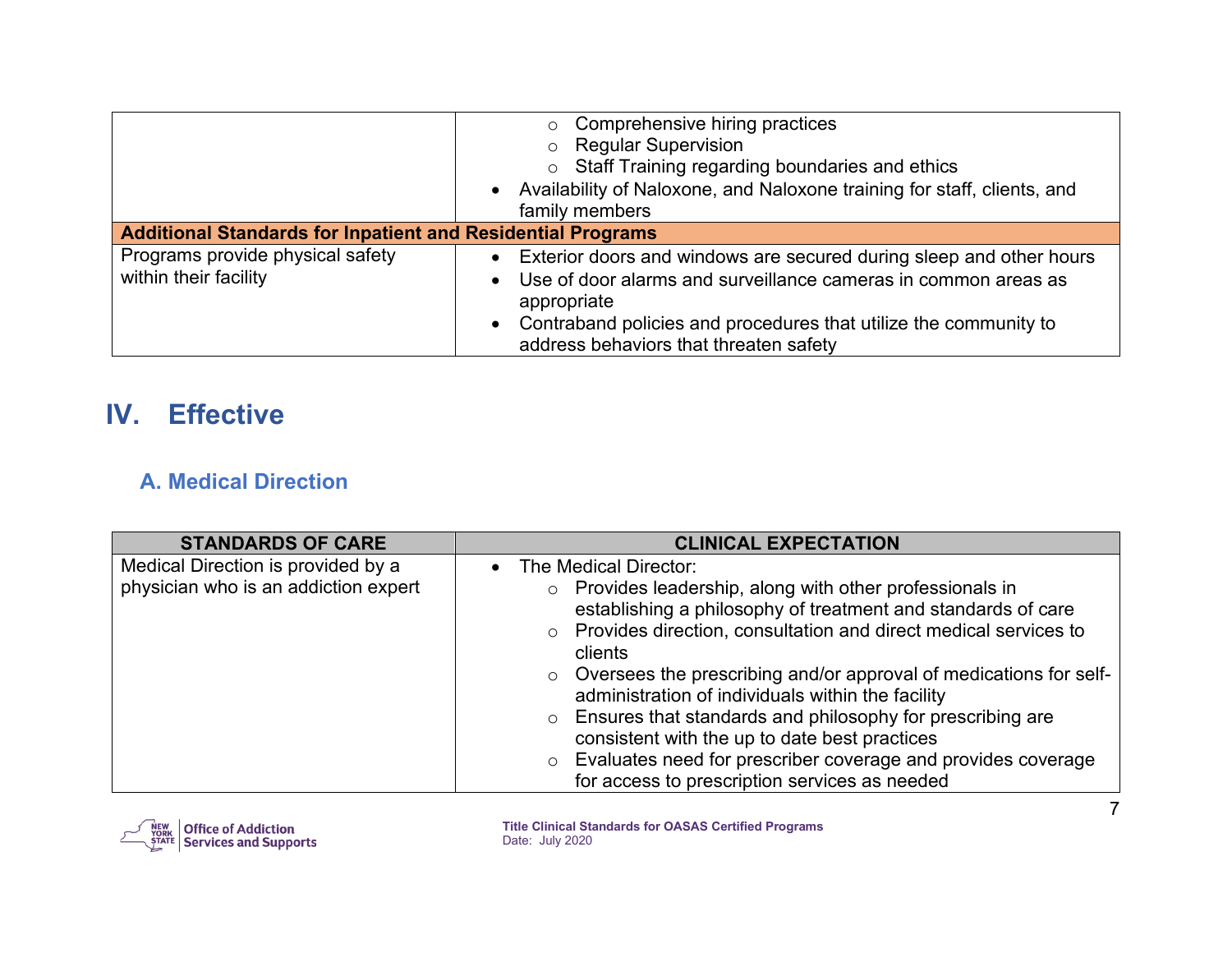|                                                                    | Develops toxicology testing policy, procedures and protocols<br>$\circ$<br>o Provides guidance for all medical related aspects of treatment                                                                                                                                                                                                                                                                          |
|--------------------------------------------------------------------|----------------------------------------------------------------------------------------------------------------------------------------------------------------------------------------------------------------------------------------------------------------------------------------------------------------------------------------------------------------------------------------------------------------------|
| <b>Additional Standards for Inpatient and Residential Programs</b> |                                                                                                                                                                                                                                                                                                                                                                                                                      |
| Medical Direction is provided within the                           | The Medical Director:<br>$\bullet$                                                                                                                                                                                                                                                                                                                                                                                   |
| residential program                                                | Participates in relevant committees (i.e. safety, incident review,<br>$\circ$<br>CQI)<br>o Assist in utilization review when communication with Managed<br>Care Organizations are needed<br>Implements medical orders regarding treatment of medical<br>$\circ$<br>conditions and reporting of communicable diseases in<br>accordance with law<br>Ensures the provision of routine medical procedures and<br>$\circ$ |
|                                                                    | referrals to other health professionals as needed                                                                                                                                                                                                                                                                                                                                                                    |

| <b>Additional Standards for Crisis Programs</b>            |                                                                                                                                                                                                                                                                        |  |
|------------------------------------------------------------|------------------------------------------------------------------------------------------------------------------------------------------------------------------------------------------------------------------------------------------------------------------------|--|
| Medical Direction is provided within the<br>Crisis program | The Medical Director<br>$\bullet$<br>$\circ$ Establishes a medication plan with the patient and treatment<br>team which promotes:<br>• Long term recovery<br>• Addiction Medication Induction as appropriate<br>• Linkage to long term medication management as needed |  |
|                                                            | Identifies medical issues requiring follow-up and is an active<br>$\circ$<br>participant in discharge planning                                                                                                                                                         |  |

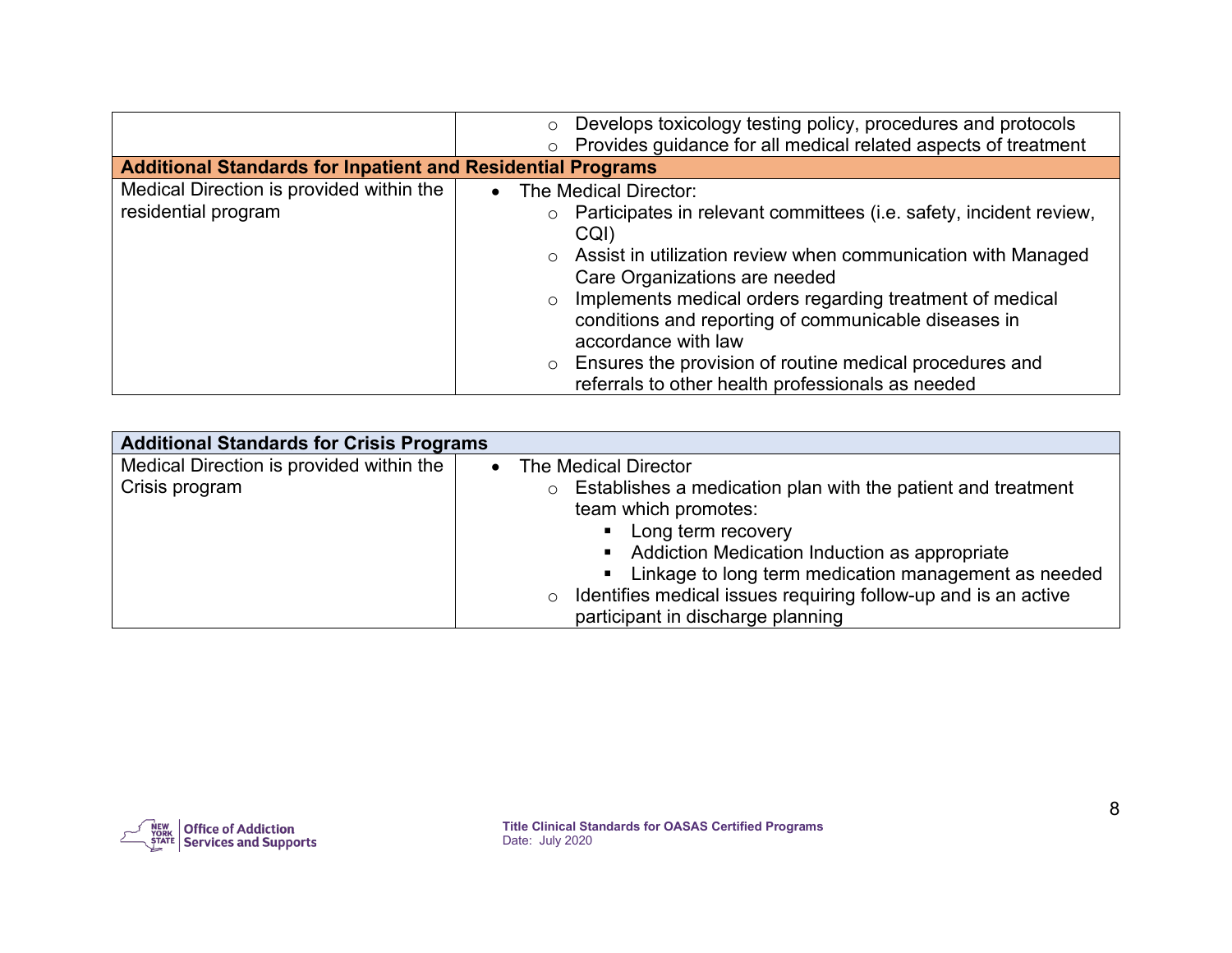#### <span id="page-11-0"></span>**B. Research based**

| <b>STANDARDS OF CARE</b>                                                                                                   | <b>CLINICAL EXPECTATION</b>                                                                                                                                                                                                                                                                                                                                                                                                                                                                                                                                                                                                                                                                                                                                                                                                                                                                                                                                                                                                                                                                                                                                                                                                                                                                                                                                              |
|----------------------------------------------------------------------------------------------------------------------------|--------------------------------------------------------------------------------------------------------------------------------------------------------------------------------------------------------------------------------------------------------------------------------------------------------------------------------------------------------------------------------------------------------------------------------------------------------------------------------------------------------------------------------------------------------------------------------------------------------------------------------------------------------------------------------------------------------------------------------------------------------------------------------------------------------------------------------------------------------------------------------------------------------------------------------------------------------------------------------------------------------------------------------------------------------------------------------------------------------------------------------------------------------------------------------------------------------------------------------------------------------------------------------------------------------------------------------------------------------------------------|
| Care provided is consistent with the<br>scientific literature and is responsive to<br>the unique needs of every individual | In all elements of care the program uses the best and promising<br>$\bullet$<br>practices as identified by the latest scientific literature and based on the<br>specific needs of their population or subpopulation, i.e.:<br>Thinking for a Change for Criminal Justice<br>$\circ$<br>Seeking Safety for high trauma populations,<br>$\circ$<br>Behavioral and cognitive skill building for those having urges or<br>$\circ$<br>cravings, etc.<br>Staff is trained in evidence-based models which include but are not<br>limited to:<br><b>Cognitive Behavioral Therapy</b><br>$\circ$<br>Motivational Interviewing<br>$\circ$<br><b>Community Reinforcement</b><br>$\circ$<br><b>Functional Family Therapy</b><br>$\circ$<br><b>Twelve Step Facilitation</b><br>$\circ$<br><b>Matrix Model</b><br>$\circ$<br><b>Seeking Safety</b><br>$\circ$<br>HepC and HIV support<br>$\circ$<br>Dialectical and Behavioral Therapy<br>$\circ$<br>Trauma-informed models<br>$\Omega$<br>Program documents that all staff are trained and/or certified in the<br>particular EBP being used<br>Clinicians utilize measures to track progress and outcomes and adjust<br>$\bullet$<br>treatment as necessary for increased effectiveness<br>Clinical Interventions are individualized to address the individual's<br>$\bullet$<br>behaviors, strengths, and desired therapeutic effect |

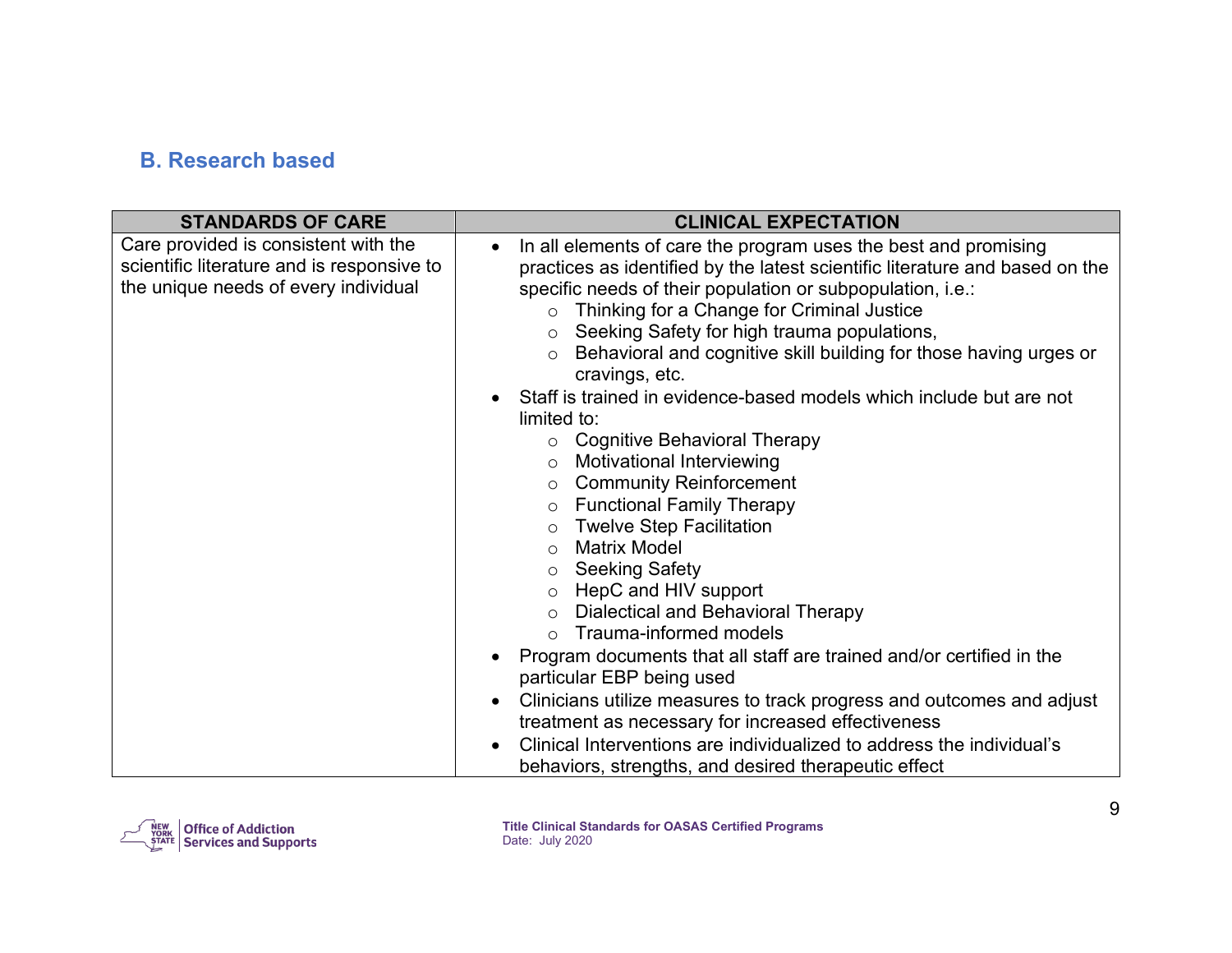| Medication Assisted Treatments, including all treatment options<br>$\bullet$<br>allowable within the setting for that are FDA approved for the diagnosis,<br>are available and provided, as appropriate to the individual's needs.<br>• Programs utilize motivational interviewing and cognitive approaches to<br>identify and enhance internal reasons for change.<br>• Programs employ methods for improving linkage to treatment including, |
|------------------------------------------------------------------------------------------------------------------------------------------------------------------------------------------------------------------------------------------------------------------------------------------------------------------------------------------------------------------------------------------------------------------------------------------------|
| but not limited to: warm hand-off, telephonic or telehealth sessions with<br>the next level of care, peer connections to help with discharge.                                                                                                                                                                                                                                                                                                  |

## <span id="page-12-0"></span>**C. Clinical Supervision**

| <b>STANDARDS OF CARE</b>                                                                                                 | <b>CLINICAL EXPECTATION</b>                                                                                                                                                                                                                                                                                                                                                                                                                                                                                                                                                                                                                                                                                                                                           |
|--------------------------------------------------------------------------------------------------------------------------|-----------------------------------------------------------------------------------------------------------------------------------------------------------------------------------------------------------------------------------------------------------------------------------------------------------------------------------------------------------------------------------------------------------------------------------------------------------------------------------------------------------------------------------------------------------------------------------------------------------------------------------------------------------------------------------------------------------------------------------------------------------------------|
| <b>Clinical Supervision is the cornerstone</b><br>for effective treatment, improved<br>retention and successful outcomes | Programs must have policies that prioritize and ensure the provision of<br>$\bullet$<br>clinical supervision<br>Clinical supervision should:<br>$\bullet$<br>$\circ$ Be individualized to clinical staff need<br>Focus on clinical skills, personal reactions<br>$\circ$<br>Offer opportunity for change to treatment approach<br>$\circ$<br>Identify stuck points<br>$\circ$<br>Provide opportunities for skill building and introduction to new<br>models of treatment<br>Address staff performance<br>$\circ$<br>○ Documented<br><b>Clinical Supervisors:</b><br>o Have appropriate levels of training and experience<br>Are strength based, and<br>$\circ$<br>$\circ$ Trauma Informed<br>Clinical Supervision is provided regularly via:<br>Individual<br>$\circ$ |

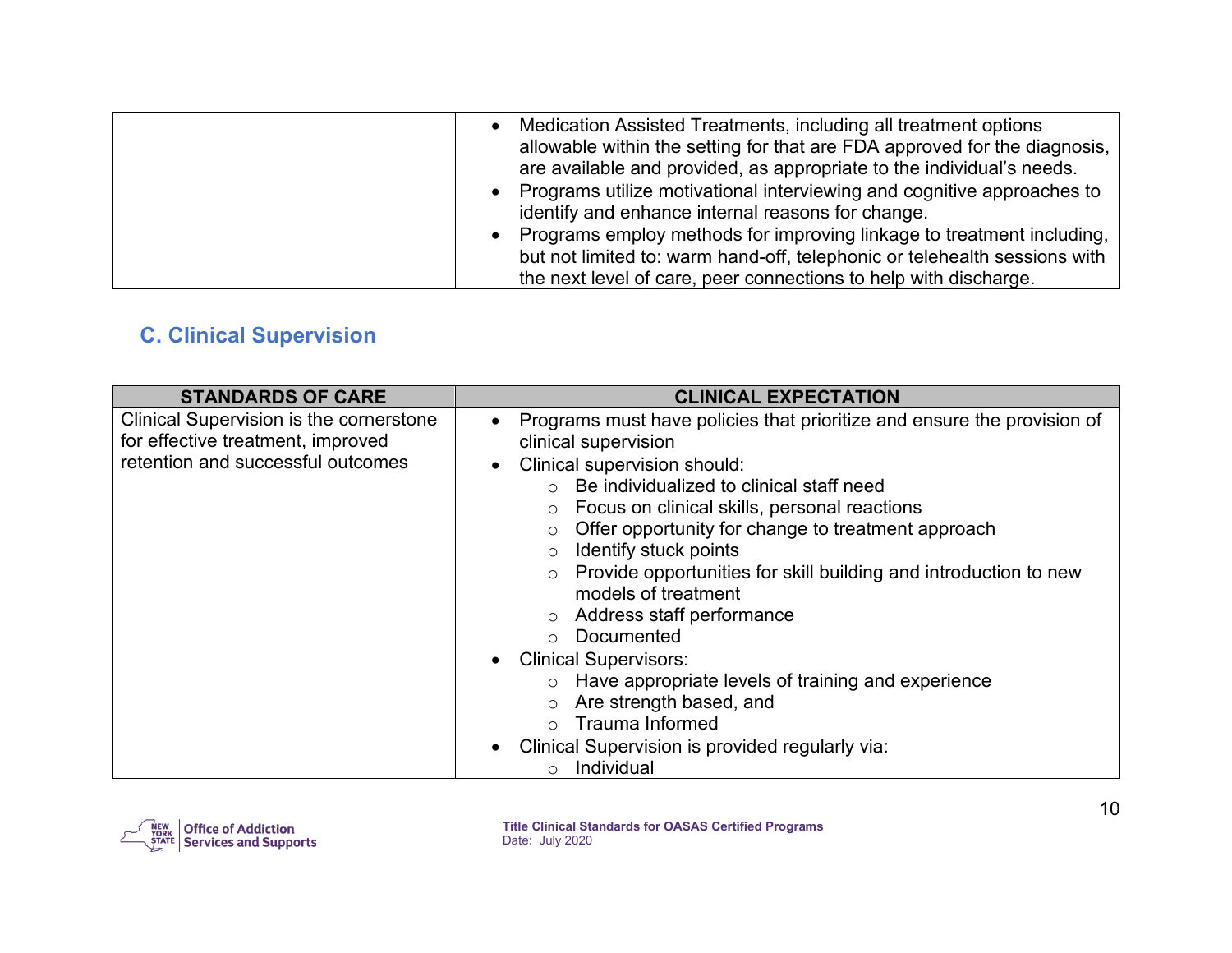| <b>Additional Standards for Inpatient and Residential Programs</b>                                                | Group<br>$\circ$<br>$\circ$ Direct and indirect observation                                                                                                                                                                                                                                                                                      |
|-------------------------------------------------------------------------------------------------------------------|--------------------------------------------------------------------------------------------------------------------------------------------------------------------------------------------------------------------------------------------------------------------------------------------------------------------------------------------------|
| Clinical Supervision is the cornerstone<br>for effective treatment, improved<br>retention and successful outcomes | Clinical Supervision includes focus on staff and resident interaction<br>$\bullet$<br>within the community<br>In Part 820 Stabilization and Rehabilitation Elements, a Nurse<br>$\bullet$<br>Supervisor's duties may include but are not limited to:<br>$\circ$ Oversight of day to day nursing operations<br>o Providing direct LPN supervision |

#### <span id="page-13-0"></span>**D. Caseload**

| <b>STANDARDS OF CARE</b>                                                                                                                                         | <b>CLINICAL EXPECTATION</b>                                                                                                                                                                                                                                                                                                                                                                                                                                                                                                                                                                                                                                                                                                                                                                                                                                                                                                                                     |
|------------------------------------------------------------------------------------------------------------------------------------------------------------------|-----------------------------------------------------------------------------------------------------------------------------------------------------------------------------------------------------------------------------------------------------------------------------------------------------------------------------------------------------------------------------------------------------------------------------------------------------------------------------------------------------------------------------------------------------------------------------------------------------------------------------------------------------------------------------------------------------------------------------------------------------------------------------------------------------------------------------------------------------------------------------------------------------------------------------------------------------------------|
| There is a clear policy and procedures<br>for assignment of cases and monitoring<br>of caseload size to ensure that all<br>clients can expect quality treatment. | Programs have a systematic process, and the concomitant policies and<br>$\bullet$<br>procedures to monitor, review, and track clinician caseloads by size,<br>complexity of individuals and other factors can be demonstrated.<br>Program determinates for caseload include but are not limited to:<br>Intensity of treatment for individuals on clinicians roster<br>$\circ$<br>Units of services per clinical staff (81-226 per month is the<br>$\circ$<br>current range for 85% of all outpatient clinics. 300-833 inclusive<br>of medication administration for OTP)<br>o Staff sufficiency indicators including:<br>On time documentation<br>Individuals on caseload are seen regularly<br>Rating from Perception of Care Survey<br>Staff reports<br>Program has a clear policy on group size that includes the minimum<br>and maximum members based on the type and goals of group and a<br>mechanism for making sure that the size limits are adhered to |

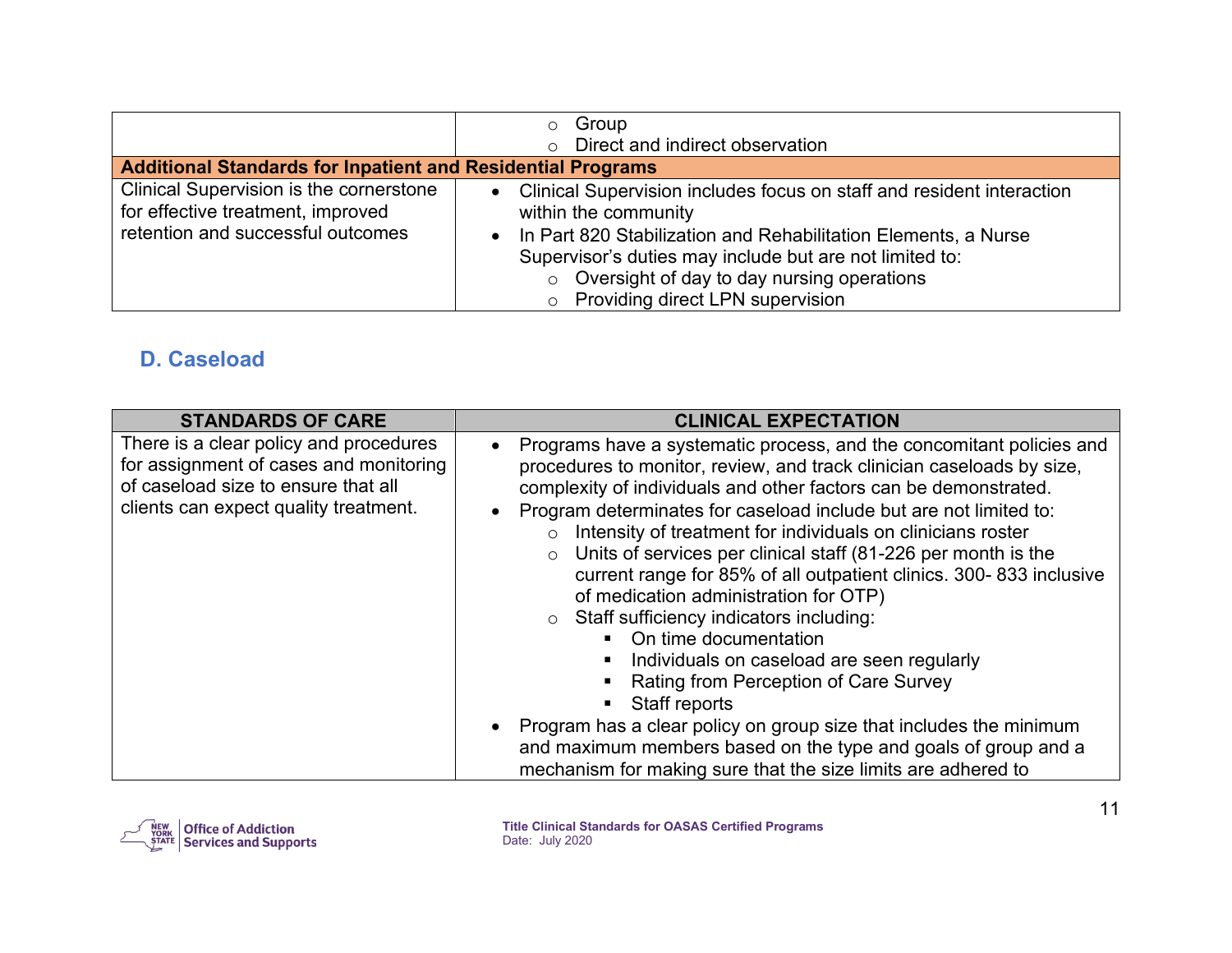|                                                                                                                                                                  | • Program has a mechanism for assessing group effectiveness based on<br>client report and some outcome measure informed by at least one<br>measurement-based tool appropriate to the group goals |  |
|------------------------------------------------------------------------------------------------------------------------------------------------------------------|--------------------------------------------------------------------------------------------------------------------------------------------------------------------------------------------------|--|
| <b>Additional Standards for Crisis Programs</b>                                                                                                                  |                                                                                                                                                                                                  |  |
| There is a clear policy and procedures<br>for assignment of cases and monitoring<br>of caseload size to ensure that all<br>clients can expect quality treatment. | Staffing is sufficient to ensure that all individuals in care meet with an<br>$\bullet$<br>individual counselor within 12 hours of admission and prior to discharge                              |  |

#### <span id="page-14-0"></span>**E. Addiction Medication**

| <b>STANDARDS OF CARE</b>                                                                   | <b>CLINICAL EXPECTATION</b>                                                                                                                                                                                                                                                                                                                                                                                                                                                                                                                                                                                                                                                             |
|--------------------------------------------------------------------------------------------|-----------------------------------------------------------------------------------------------------------------------------------------------------------------------------------------------------------------------------------------------------------------------------------------------------------------------------------------------------------------------------------------------------------------------------------------------------------------------------------------------------------------------------------------------------------------------------------------------------------------------------------------------------------------------------------------|
| All SUD programs assess addiction<br>medication needs and provide<br>Medication management | Programs have policies and procedures regarding medication assisted<br>$\bullet$<br>treatment which includes but is not limited to:<br>o Assessment of need for MAT which includes indicators that<br>trigger referral to an appropriate medical professional for further<br>evaluation<br>$\circ$ Provision of medication/medication prescribing where indicated<br>Informing/educating individuals on addiction medication, options,<br>$\circ$<br>risk, rewards<br>○ Addiction Medication Assessment for those who take or test<br>positive for psychoactive medications including<br>benzodiazepines; which includes a Risk/Benefit analysis<br>regarding MAT for these individuals |

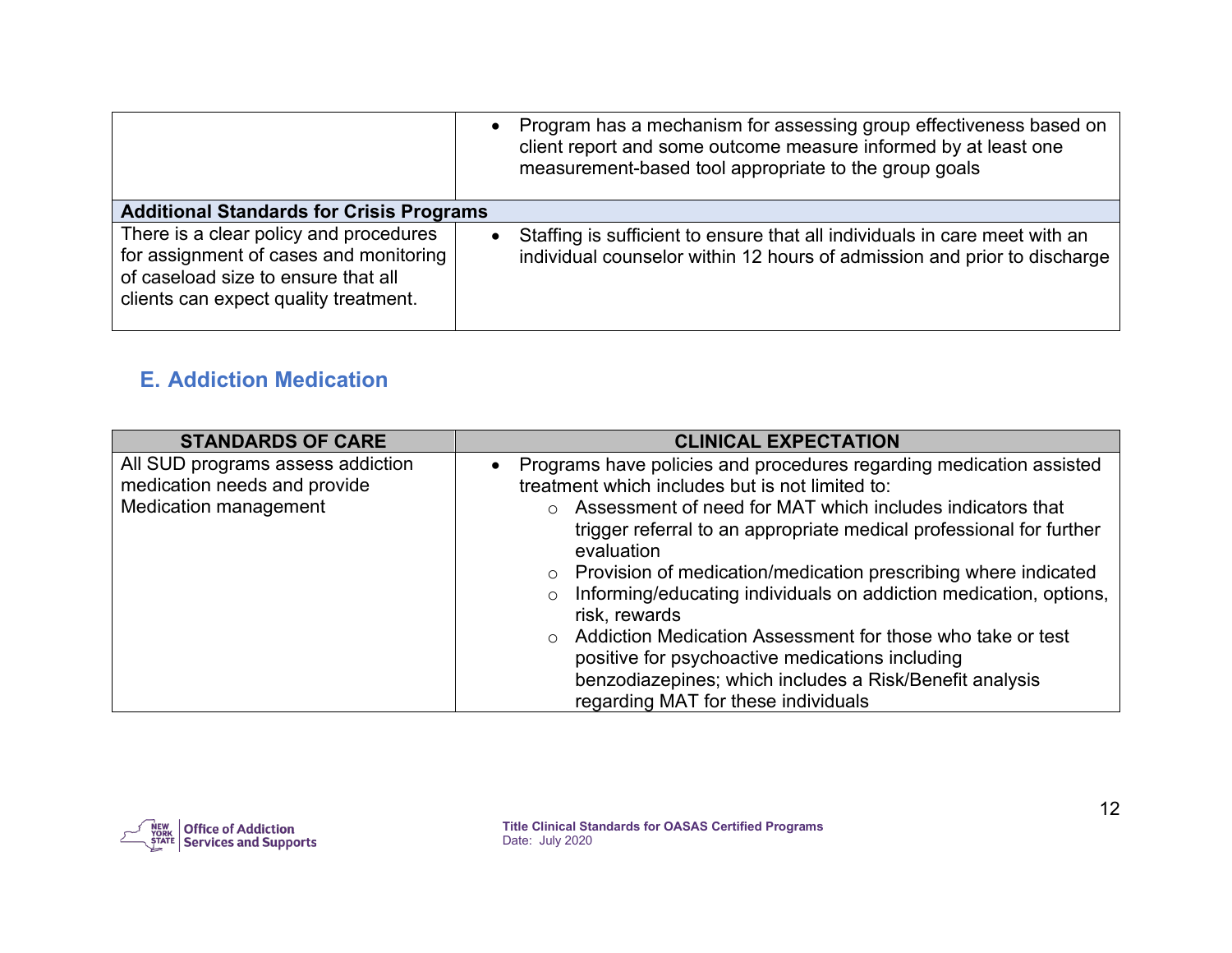| <b>Additional Standards for Inpatient and Residential Programs</b>                                |                                                                                                                                                                                                                                                                                                             |  |
|---------------------------------------------------------------------------------------------------|-------------------------------------------------------------------------------------------------------------------------------------------------------------------------------------------------------------------------------------------------------------------------------------------------------------|--|
| All SUD programs assess addiction<br>medication needs and provide<br><b>Medication management</b> | • Additional Policies and procedures regarding:<br><b>Ancillary Withdrawal Protocols</b><br>$\circ$<br>Process for MAT Maintenance for those in Rehabilitation and/or<br>$\circ$                                                                                                                            |  |
|                                                                                                   | <b>Reintegration Elements of Care</b>                                                                                                                                                                                                                                                                       |  |
| <b>Additional Standards for Crisis Programs</b>                                                   |                                                                                                                                                                                                                                                                                                             |  |
| All SUD programs assess addiction<br>medication needs and provide<br><b>Medication management</b> | • Treatment is focused on the addressing withdrawal through medication<br>Does no taper off medication if the treatment goal is maintenance<br>$\bullet$<br>The Treatment Team is aware of the medication plan and actively work<br>$\bullet$<br>to support the plan through to the next treatment setting. |  |

# <span id="page-15-0"></span>**V. Person Centered:**

#### <span id="page-15-1"></span>**A. Assessment**

| <b>STANDARDS OF CARE</b>                                                                                                                | <b>CLINICAL EXPECTATION</b>                                                                                                                                                                                                                                                                                                                                                                                                                                                                                             |
|-----------------------------------------------------------------------------------------------------------------------------------------|-------------------------------------------------------------------------------------------------------------------------------------------------------------------------------------------------------------------------------------------------------------------------------------------------------------------------------------------------------------------------------------------------------------------------------------------------------------------------------------------------------------------------|
| Assessment includes the individual's<br>preferences, values, beliefs, goals and<br>voice is captured with quotes from the<br>individual | Assessment includes the individual's view of the problem, strengths,<br>$\bullet$<br>previous success with presenting issues as well as:<br>○ Emergency or urgent issues which require immediate<br>intervention, e.g. mental health crisis, housing, domestic<br>violence, etc.<br>o Assessment of family, friends, natural and/or community<br>supports<br>○ Risks and Resources<br>o Obtaining and reviewing Collateral information<br>$\circ$ History of withdrawal management, periods of remission and<br>relapse |

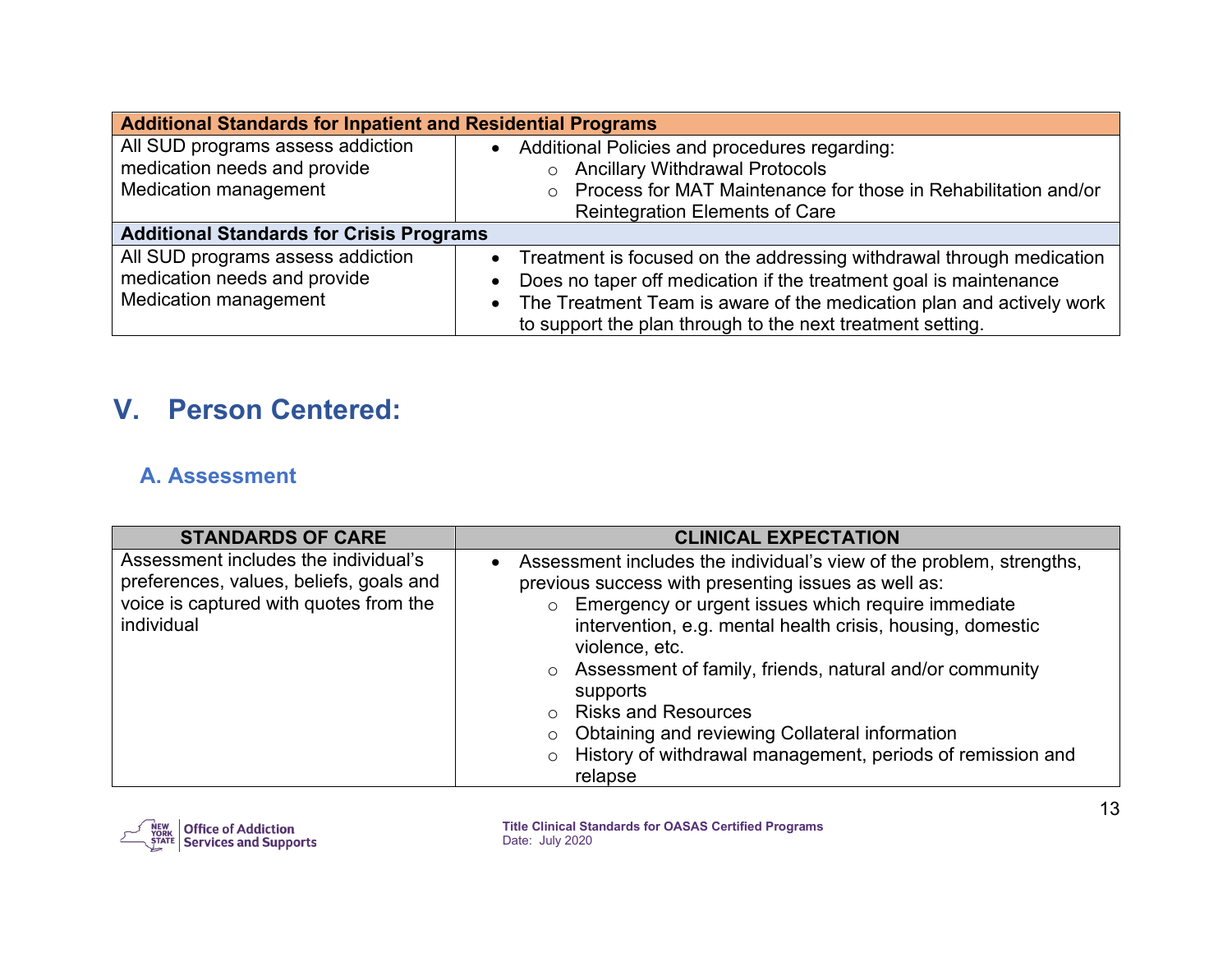| <b>Additional Standards for Inpatient and Residential Programs</b> |                                                                         |
|--------------------------------------------------------------------|-------------------------------------------------------------------------|
| Assessment includes the individual's                               | Assessment is specific to the element of care and the clinical reasons  |
| preferences, values, beliefs, goals and                            | $\bullet$                                                               |
| voice is captured with quotes from the                             | for admission to stabilization, rehabilitation or reintegration and the |
| individual                                                         | assessment is consistent with the need for the level of care.           |

#### <span id="page-16-0"></span>**B. Treatment Plan**

| <b>STANDARDS OF CARE</b>                                                                                                                             | <b>CLINICAL EXPECTATION</b>                                                                                                                                                                                                                                                                                                                                                                                                                                                                                                                                                                                                                                                                                                                                                                                                                                       |
|------------------------------------------------------------------------------------------------------------------------------------------------------|-------------------------------------------------------------------------------------------------------------------------------------------------------------------------------------------------------------------------------------------------------------------------------------------------------------------------------------------------------------------------------------------------------------------------------------------------------------------------------------------------------------------------------------------------------------------------------------------------------------------------------------------------------------------------------------------------------------------------------------------------------------------------------------------------------------------------------------------------------------------|
| Treatment plan includes goals,<br>methods, modalities and techniques<br>that reflect individual preferences,<br>values, beliefs and recovery capital | The Treatment plan is written in the voice of the individual and reflects<br>$\bullet$<br>assessment and clinical formulation<br>Provision of addiction medications if indicated, is included in the<br>$\bullet$<br>treatment plan and clinical and milieu staff support the use of<br>medication assisted treatment through group and individual sessions<br>Physical and mental health needs of the individual are adequately<br>addressed and includes care coordination as needed<br>Measurable and attainable steps that are realistic and specific toward<br>the achievement of the individual 's goals are identified with target<br>dates<br>Continuous measurement-based care assessments done as needed to<br>develop and maintain an active, appropriate<br>treatment/discharge/recovery plan to develop strategies for appropriate<br>interventions. |
| <b>Additional Standards for Inpatient and Residential Programs</b>                                                                                   |                                                                                                                                                                                                                                                                                                                                                                                                                                                                                                                                                                                                                                                                                                                                                                                                                                                                   |
| Treatment plan includes goals,<br>methods, modalities and techniques<br>that reflect individual preferences,<br>values, beliefs and recovery capital | In each Element of care (Stabilization, Rehabilitation, and<br>$\bullet$<br>Reintegration) Treatment/discharge/recovery plan goals, objectives,<br>and services are clearly linked to the comprehensive assessment,                                                                                                                                                                                                                                                                                                                                                                                                                                                                                                                                                                                                                                               |

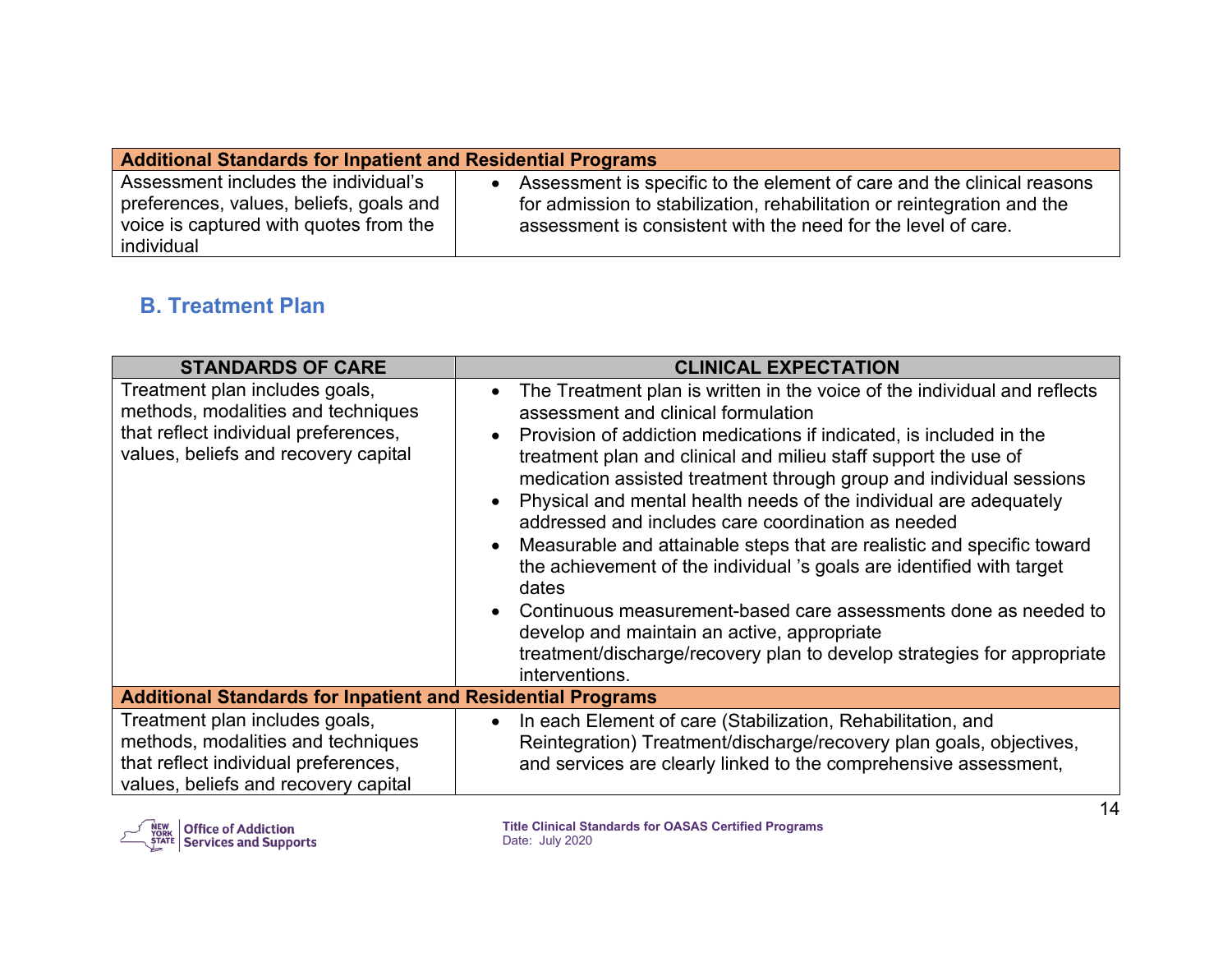| measurement-based care tools and discharge criteria that are<br>individualized and person-centered. |
|-----------------------------------------------------------------------------------------------------|
| The treatment plan includes individualized residential experiences<br>matched to the assessment.    |

## <span id="page-17-0"></span>**C. Discharge Planning**

| <b>STANDARDS OF CARE</b>                                                                                                            | <b>CLINICAL EXPECTATION</b>                                                                                                                                                                                                                                                                                                                                                                                                                                                                                                                                                                                                                                                                                                                                                                                                                                         |
|-------------------------------------------------------------------------------------------------------------------------------------|---------------------------------------------------------------------------------------------------------------------------------------------------------------------------------------------------------------------------------------------------------------------------------------------------------------------------------------------------------------------------------------------------------------------------------------------------------------------------------------------------------------------------------------------------------------------------------------------------------------------------------------------------------------------------------------------------------------------------------------------------------------------------------------------------------------------------------------------------------------------|
| Discharge plans bridge the time<br>between a specific time of active<br>treatment and a longer term plan for<br>continued recovery. | Discharge plans are developed in collaboration between the clinician<br>$\bullet$<br>and the individual in care. Depending on the individual's expressed<br>needs the plan may include:<br>$\circ$ Establishing/continuing care at a different level or for a different<br>type of concern<br>Engagement in community based recovery support<br>$\circ$<br><b>Other Recovery/Wellness supports</b><br>$\circ$ Referral to:<br>• Primary care<br>Housing<br>Employment services, etc.<br>$\circ$ Ongoing support for MAT when appropriate<br>In as much as possible the above supports will be initiated and/or<br>established prior to the discharge date<br>Programs support the bridging process by providing referrals, linkages,<br>and access to Peer Support for engagement purposes<br>Outpatient Programs offer Continuing Care Services for those who wish |
|                                                                                                                                     | for a less intense/frequent support after discharge                                                                                                                                                                                                                                                                                                                                                                                                                                                                                                                                                                                                                                                                                                                                                                                                                 |

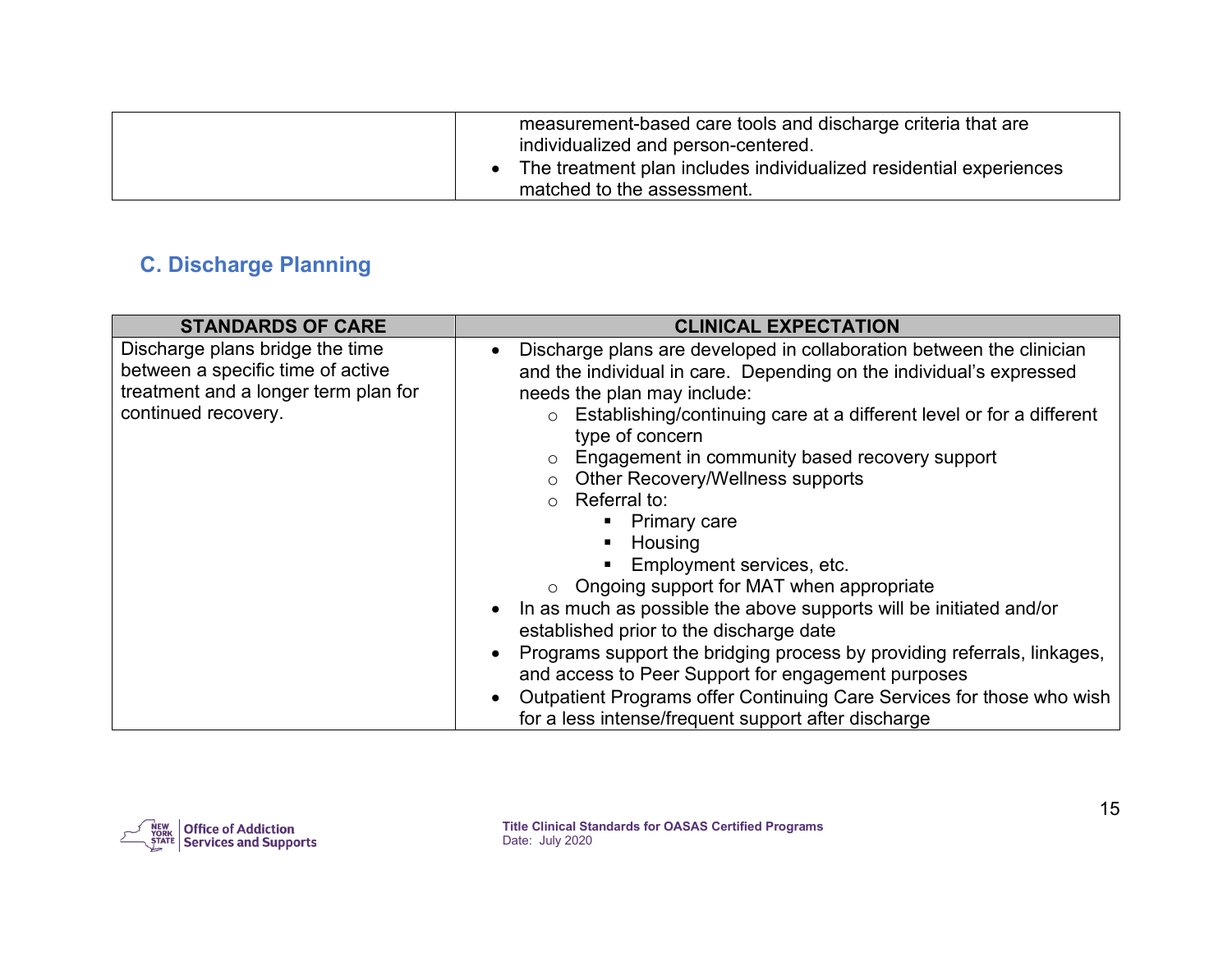| <b>Additional Standards for Inpatient and Residential Programs</b>                                                |                                                                                                                                                                                                                                                                                                                                                                                                                                                                                                                                                                                                                                                                                                                                             |  |
|-------------------------------------------------------------------------------------------------------------------|---------------------------------------------------------------------------------------------------------------------------------------------------------------------------------------------------------------------------------------------------------------------------------------------------------------------------------------------------------------------------------------------------------------------------------------------------------------------------------------------------------------------------------------------------------------------------------------------------------------------------------------------------------------------------------------------------------------------------------------------|--|
| Discharge begins at admission and<br>includes a chronic condition<br>management approach to long-term<br>recovery | In all Elements of Care, arrangements for appropriate services<br>$\bullet$<br>(appointment dates, contact names and numbers, etc.) are discussed<br>and made with the individual and their significant others prior to<br>planned discharge date.<br>Services within the Elements of Care are "front-loaded" to enhance<br>retention and provide hope for individual s (i.e. linkage to family<br>counselling, housing and employment opportunities are offered in early<br>recovery).<br>• Recovery Oriented Supports and linkages to community services are<br>key to this approach of long-term recovery. Alumni groups, recovery<br>check-ups, recovery centers, continuing care strategies should be<br>utilized to enhance outcomes. |  |

## <span id="page-18-0"></span>**D. Toxicology Terminology**

| <b>STANDARDS OF CARE</b>                                                                                                                                                                                                           | <b>CLINICAL EXPECTATION</b>                                                                                                                                                                                                                                                                                                                                                                                                                                                                                                  |
|------------------------------------------------------------------------------------------------------------------------------------------------------------------------------------------------------------------------------------|------------------------------------------------------------------------------------------------------------------------------------------------------------------------------------------------------------------------------------------------------------------------------------------------------------------------------------------------------------------------------------------------------------------------------------------------------------------------------------------------------------------------------|
| Treatment is provided in a way that is<br>accepting; language neutral<br>terminology is used in talking about<br>substance use disorder. Treatment<br>includes lab work including toxicology<br>which is used to inform treatment. | The Program has a policy and procedure on toxicology that includes<br>$\bullet$<br>but is not limited to:<br>$\circ$ Clinical criteria for the use of toxicology<br>o The Program's understanding that:<br>• Toxicology is used as any other lab test would be used in<br>health care treatment<br>• Toxicology is used to inform treatment and is not used<br>punitively<br>• Toxicology screening provide valuable information on the<br>likelihood that the patient either used or didn't use the<br>substances screened. |

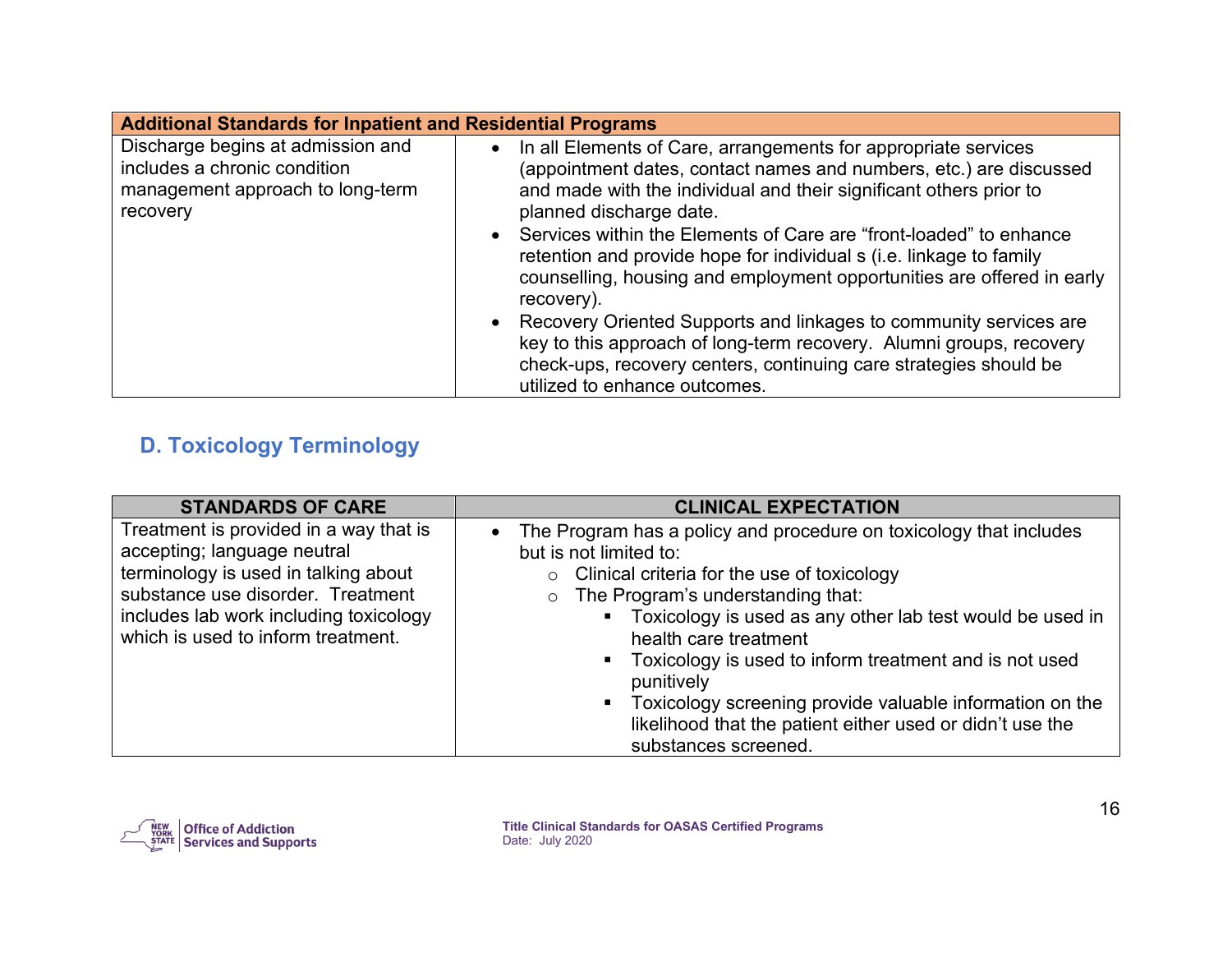| $\circ$<br>toxicology results | Results will be used therapeutically is related to the goals<br>of the patient and the purpose of the test<br>• Counselor language supports the chronic nature of<br>substance use disorder, individuals should not be blamed<br>for symptoms<br>Interactions and relationships with other systems, e.g. criminal<br>justice, child welfare, including education around treatment and |
|-------------------------------|---------------------------------------------------------------------------------------------------------------------------------------------------------------------------------------------------------------------------------------------------------------------------------------------------------------------------------------------------------------------------------------|
|-------------------------------|---------------------------------------------------------------------------------------------------------------------------------------------------------------------------------------------------------------------------------------------------------------------------------------------------------------------------------------------------------------------------------------|

# <span id="page-19-0"></span>**VI. Quality Improvement**

| <b>STANDARDS OF CARE</b>                                                | <b>CLINICAL EXPECTATION</b>                                                                                                                                                                                                                                                                                                                                                                                                                                                                                                                                                                                                                                                                                                                                                                                                                                                                                                                                                                                                                         |
|-------------------------------------------------------------------------|-----------------------------------------------------------------------------------------------------------------------------------------------------------------------------------------------------------------------------------------------------------------------------------------------------------------------------------------------------------------------------------------------------------------------------------------------------------------------------------------------------------------------------------------------------------------------------------------------------------------------------------------------------------------------------------------------------------------------------------------------------------------------------------------------------------------------------------------------------------------------------------------------------------------------------------------------------------------------------------------------------------------------------------------------------|
| <b>Continuous Evaluation and</b><br>Improvement lead to better outcomes | Quality Improvement is linked to individual outcomes, program<br>$\bullet$<br>success, and risk mitigation (both fiscal and clinical)<br>Program understands and distinguishes process based and outcome<br>$\bullet$<br>based measures and incorporates necessary metrics in ongoing<br>program development.<br>Program identifies and chooses metrics consistent with mission and<br>$\bullet$<br>goals.<br>Self-reported measures of treatment progress are utilized by the<br>$\bullet$<br>program. The tools are used clinically and may be aggregated to show<br>clinician, program and system wide progress.<br>Program includes appropriate measures to ensure data collection and<br>$\bullet$<br>ensures appropriate baselines are determined and benchmarks set,<br>and has a process to track, identify when targets are not being met and<br>incorporates data into decision making process.<br>Program utilizes Plan-Do-Study ACT cycles, NIATx model or other<br>$\bullet$<br>recognized quality improvement methods as appropriate. |

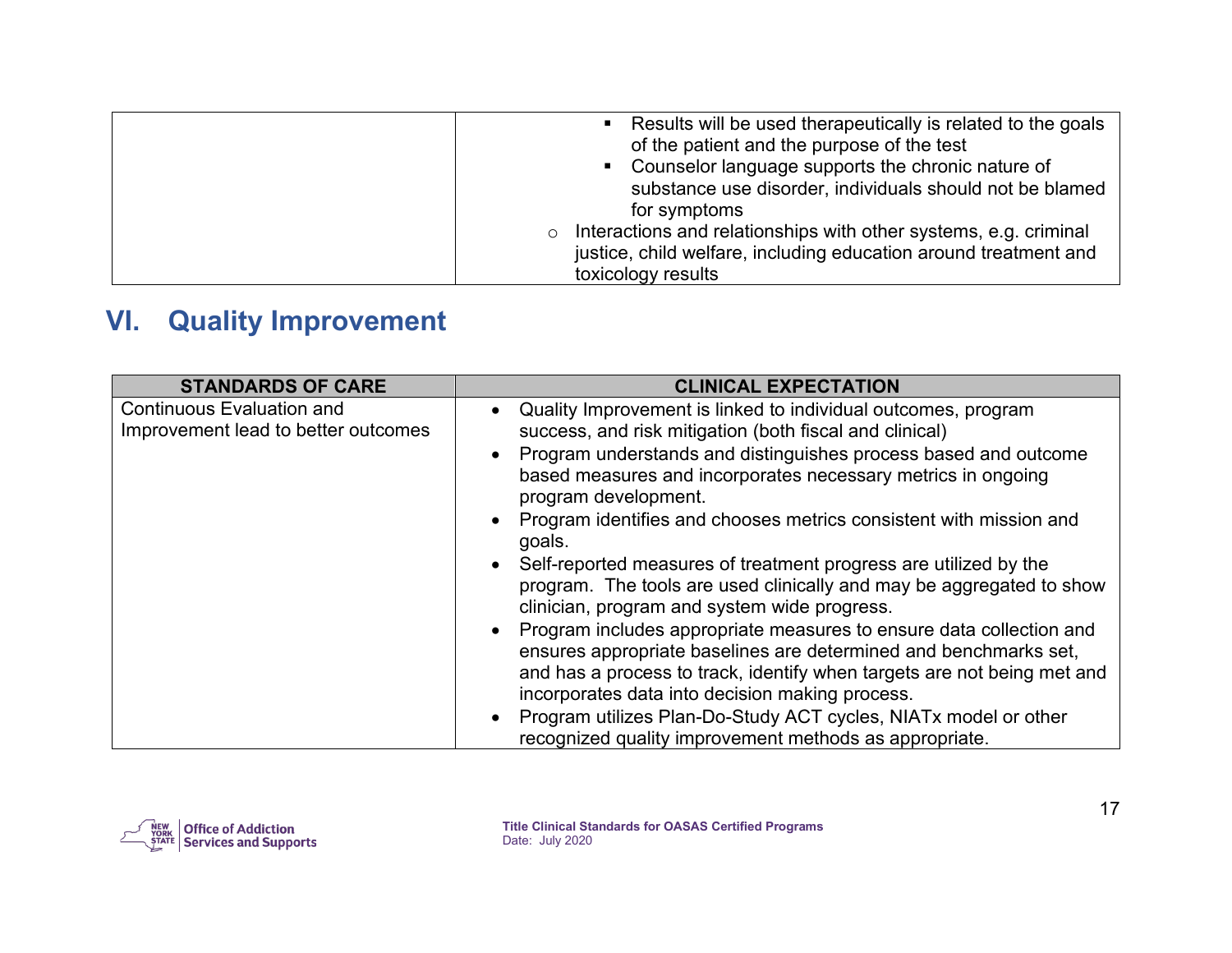## <span id="page-20-0"></span>**VII. Resources**

#### **Clinical Supervision**:

[Clinical Supervision Overview Module One](https://youtu.be/HeofpvDJtm0)

[Clinical Supervision Module Two: The Clinical Alliance](https://youtu.be/o1dG9fa40TE)

[NYS OASAS Clinical Supervision Foundations I](https://healtheknowledge.org/course/index.php?categoryid=74) – Online 14 hour course approved for OASAS SUD Clinical Supervisory Requirements

[NYS OASAS Clinical Supervision Foundations II](https://webapps.oasas.ny.gov/training/providers.cfm?providerType=CSF2) – Listing of training providers for the 16 hour classroom training required for OASAS SUD Clinical Supervisors

[NYS OASAS Scope of Practice](https://oasas.ny.gov/credentialing/scopes-practice)

OASAS [Administrative and Clinical Supervision Guidance](https://oasas.ny.gov/credentialing/administrative-and-clinical-supervision)

[NYS Office of Professions](http://www.op.nysed.gov/) 

[Person-Centered Care](https://oasas.ny.gov/person-centered-care)

[Person-centered Medication Treatment](https://oasas.ny.gov/person-centered-medication-treatment)

**[Standards for Certified Programs](https://oasas.ny.gov/legal/standards-certified-programs)** 

[Certified Recovery Peer Advocate Certification](https://oasas.ny.gov/recovery/become-certified-recovery-peer-advocate) 

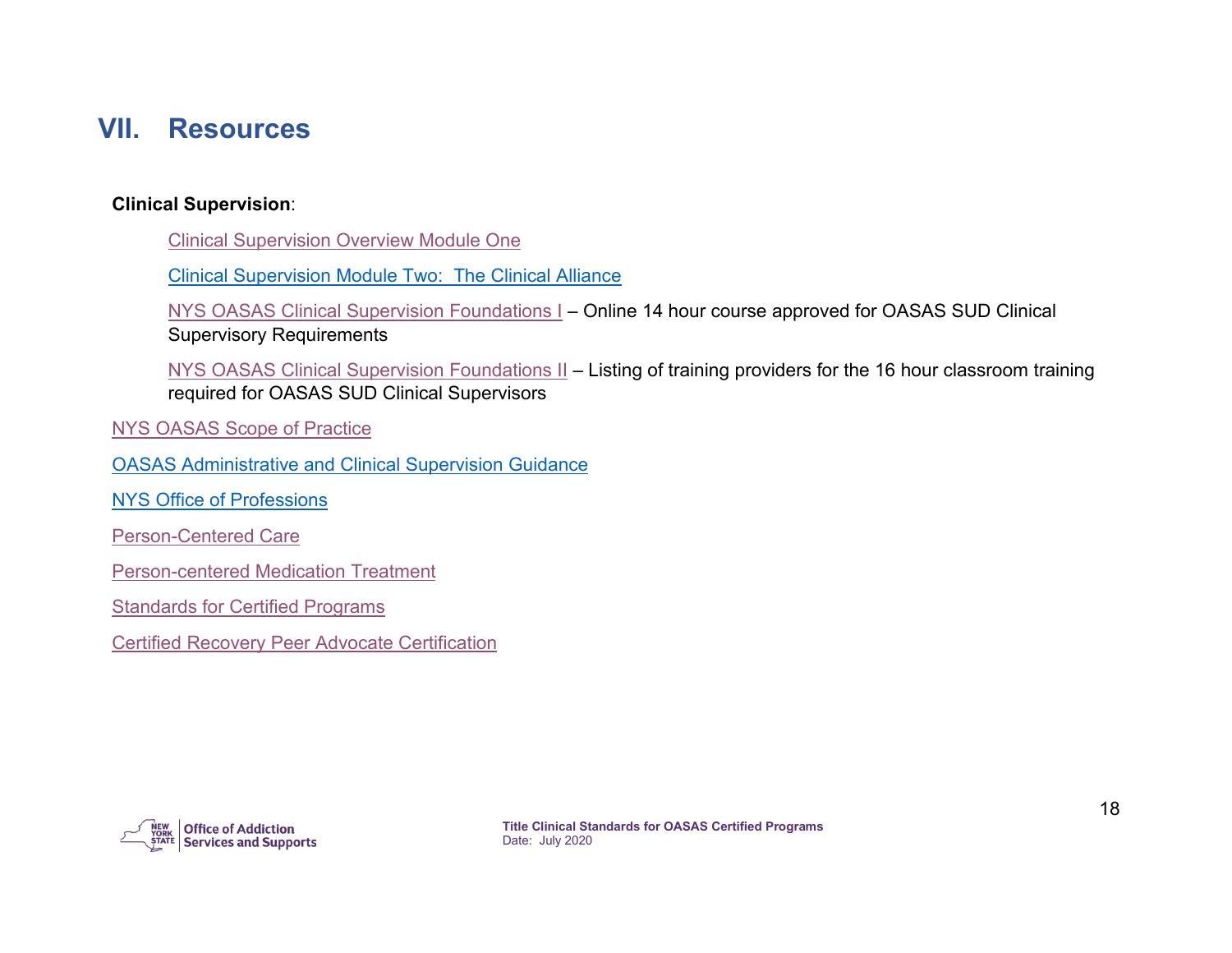## <span id="page-21-0"></span>**VIII. References**

Center for Substance Abuse Treatment. Substance Abuse: Clinical Issues in Intensive Outpatient Treatment. Rockville (MD): Substance Abuse and Mental Health Services Administration (US); 2006. (Treatment Improvement Protocol (TIP) Series, No. 47.) Chapter 5. Treatment Entry and Engagement. Available from: http://www.ncbi.nlm.nih.gov/books/NBK64084/

Grosenick JK and Hatmaker CM (2000). Perceptions of the importance of physical setting in substance abuse treatment. Journal of Substance Abuse Treatment; 18, 29 – 39.

Loveland, David; PhD. (June 19, 2014) *Creating a Front Door to Engage and Retain Individuals with a SUD*. PowerPoint presented at the Community Care Behavioral Health Organization, Engagement Strategies Supporting Wellness and Recovery Conference, State College, PA.

National Institute on Drug Abuse. principles of drug addiction treatment A research-based guide, Third Addition, NIH Publication No. 12–4180 Printed 1999; Reprinted July 2000, February 2008; Revised April 2009; December 2012

White, W., Scott, C, Dennis, M., Boyle, M; (2005), It's time to stop Kicking People out of Addiction Treatment, *Counselor Magazine* 2-12

#### IBID

The National Quality Forum, *A Path Forward to Measuring Continuing Care Management for Substance Use Illness: Patient-focused Episodes of Care,* (November 4, 2009), Washington, D.C.

Center for Substance Abuse Treatment. *Substance Abuse Treatment and Family Therapy*. Chapter 4 Integrated Models for Treating Family Members, Treatment Improvement Protocol (TIP) Series, No. 39. DHHS Publication No. (SMA) 05- 4006. Rockville, MD: Substance Abuse and Mental Health Services Administration, 2004.

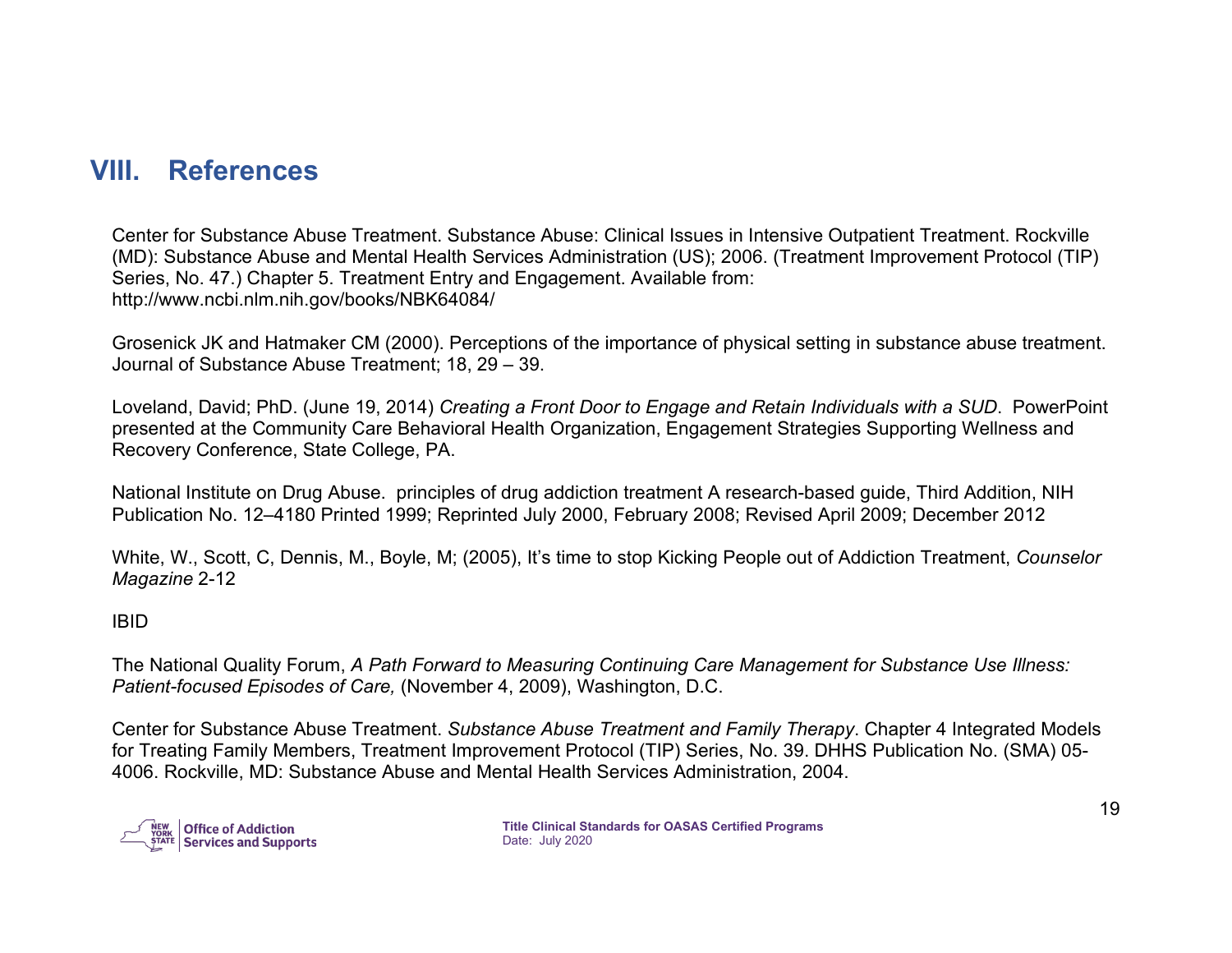Substance Abuse and Mental Health Services Administration. *Improving Cultural Competence.* Treatment Improvement Protocol (TIP) Series No. 59. HHS Publication No. (SMA) 14-4849. Rockville, MD: Substance Abuse and Mental Health Services Administration, 2014.

Center for Substance Abuse Treatment. Substance Abuse: Administrative Issues in Outpatient Treatment. Chapter 4 Preparing a Program to Treat Diverse Clients, Treatment Improvement Protocol (TIP) Series 46. DHHS Publication No. (SMA) 06-4151. Rockville, MD: Substance Abuse and Mental Health Services Administration, 2006.

Substance Abuse and Mental Health Services Administration. *Trauma-Informed Care in Behavioral Health Services*. Treatment Improvement Protocol (TIP) Series 57. HHS Publication No. (SMA) 13-4801. Rockville, MD: Substance Abuse and Mental Health Services Administration, 2014.

Center for Substance Abuse Treatment. *Substance Abuse Treatment and Family Therapy*. Treatment Improvement Protocol (TIP) Series, No. 39. DHHS Publication No. (SMA) 05-4006. Rockville, MD: Substance Abuse and Mental Health Services Administration, 2004.

Substance Abuse and Mental Health Services Administration. *Comprehensive Case Management for Substance Abuse Treatment.* Treatment Improvement Protocol (TIP) Series, No. 27. HHS Publication No. (SMA) 12-4215. Rockville, MD: Author, 2012.

White, W., Scott, C, Dennis, M., Boyle, M; (2005), It's time to stop Kicking People out of Addiction Treatment, *Counselor Magazine* 2-12

Center for Substance Abuse Treatment. Clinical Supervision and Professional Development of the Substance Abuse Counselor. Rockville (MD): Substance Abuse and Mental Health Services Administration (US); 2009. (Treatment Improvement Protocol (TIP) Series, No. 52.)

Center for Substance Abuse Treatment. *Technical Assistance Publication (TAP) Series 21, Addiction Counseling Competencies: The knowledge, skills, and attitudes of professional practice*. Rockville, MD: Substance Abuse and Mental Health Services Administration (DHHS Publication No. SMA 064171), 2006.

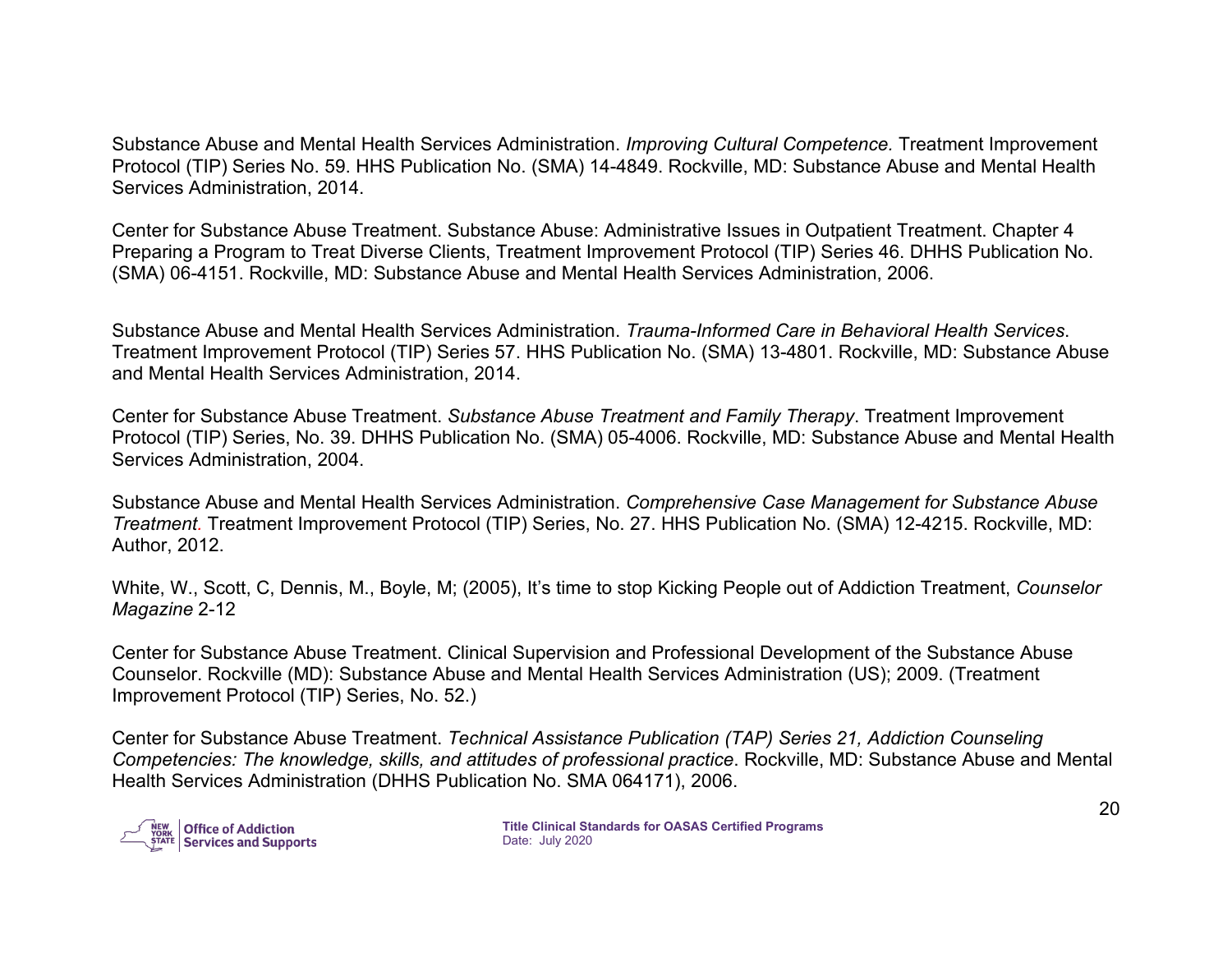*Scopes of Practice & Career Ladder for Substance Use Disorder Counseling,* Expert Panel on Scopes of Practice in the Field of Substance Use Disorders*,* held on March 12, 2010, supported by SAMHSA

Substance Abuse and Mental Health Services Administration. *Comprehensive Case Management for Substance Abuse Treatment.* Treatment Improvement Protocol (TIP) Series, No. 27. HHS Publication No. (SMA) 12-4215. Rockville, MD: Author, 2012.

National Institute on Drug Abuse. Principles of drug addiction treatment A research-based guide, Third Addition, NIH Publication No. 12–4180 Printed 1999; Reprinted July 2000, February 2008; Revised April 2009; December 2012

SAMHSA. Medication-Assisted Treatment for Substance Use Disorders, Pharmacotherapy for Substance Use Disorders. Retrieved from [http://dpt.samhsa.gov/medications/medsindex.aspx.](http://dpt.samhsa.gov/medications/medsindex.aspx)

The Addiction Technology Transfer Center Network, Introduction to Evidence-Based Practices in Addiction Treatment, (PowerPoint). Retrieved from *www.nattc.org/resPubs/bpat/docs/Presentations/introebp.ppt*

Kizer, K.W., Nishimi, R.Y., & Power, E.J. (December 2004). *Evidence-Based Treatment Practices for Substance Use Disorders*, Washington, D.C. National Quality Forum (NQF)

National Institute on Drug Abuse. Principles of Drug Addiction Treatment A research-based guide, Evidence Based Practice to Drug Addiction Treatment, Third Addition, NIH Publication No. 12–4180 Printed 1999; Reprinted July 2000, February 2008; Revised April 2009; December 2012

PsychGuides.com [\(http://www.psychguides.com\)](http://www.psychguides.com/). Crisis Management Treatment Program Options, 8 pp.

Substance Abuse and Mental Health Services Administration. *Clinical Issues in Intensive Outpatient Treatment.*  Treatment Improvement Protocol (TIP) Series, No. 47. HHS Publication No. (SMA) 12-4215. Rockville, MD: Author, 2012.

Center for Substance Abuse Treatment. Medication-Assisted Treatment for Opioid Addiction in Opioid Treatment Programs. Rockville (MD): Substance Abuse and Mental Health Services Administration (US); 2005. (Treatment

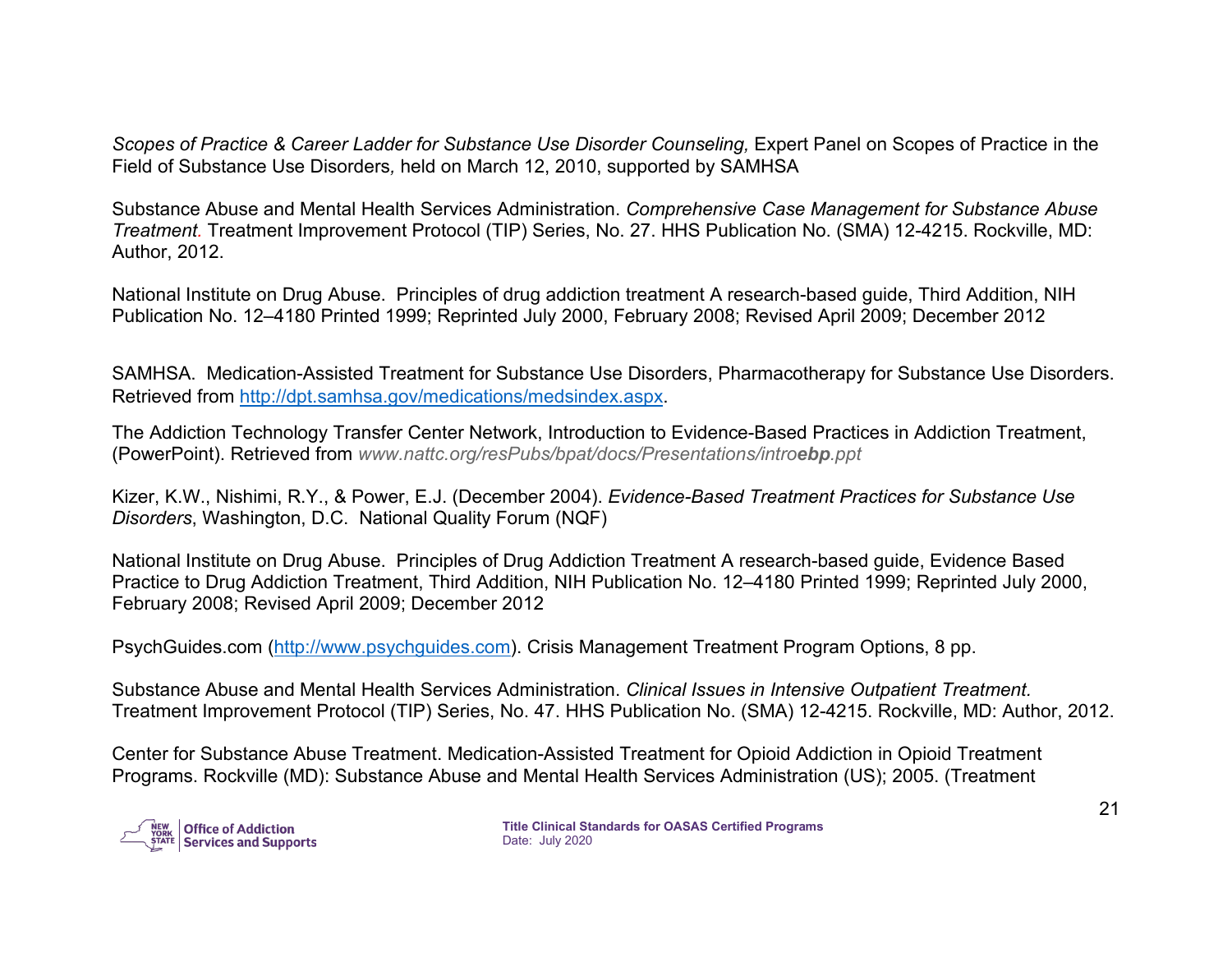Improvement Protocol (TIP) Series, No. 43.) Chapter 4. Initial Screening, Admission Procedures, and Assessment Techniques. Available from: http://www.ncbi.nlm.nih.gov/books/NBK64165/

Clark, L., Haram, E., Johnson, K., & Molfenter, T. (2010) NIATx and the University of Wisconsin- Madison. *Getting Started with Medication-assisted Treatment,*

Substance Abuse and Mental Health Services Administration. SAMHSA Opioid Overdose Prevention Toolkit. HHS Publication No. (SMA) 13-4742. Rockville, MD: Substance Abuse and Mental Health Services Administration, 2013.

Joint Commission on Accreditation of Healthcare Organizations. *Sentinel event policy and procedures.* In: JCAHO, ed. Chicago, JCAHO, 1999.

Hunter, S. B., Ober, A. J., Paddock, S. M., Hunt, P. E., & Levan, D. (2014). Continuous quality improvement (CQI) in addiction treatment settings: design and intervention protocol of a group randomized pilot study. *Addiction Science & Clinical Practice*, *9*(1), 4. doi:10.1186/1940-0640-9-4

Quanbeck, A. R., Madden, L., Edmundson, E., Ford, J. H., McConnell, K. J., McCarty, D., & Gustafson, D. H. (2012). A business case for quality improvement in addiction treatment: Evidence from the NIATx collaborative. *The Journal of Behavioral Health Services & Research*, *39*(1), 91–100. doi:10.1007/s11414-011-9259-6

National Institute on Drug Abuse. Principles of drug addiction treatment A research-based guide, Third Addition, NIH Publication No. 12–4180 Printed 1999; Reprinted July 2000, February 2008; Revised April 2009; December 2012

Treatment Improvement Protocol (TIP) 47 - Substance Abuse: Clinical Issues in Intensive Outpatient Treatment. Health and Human Services, CSAT, Rockville, Md.: SAMHSA, 2006. See Chap 2, Principle 2, "Ease Entry".

Gustafson DH, Resar R, Johnson K and Daigle JG (2008). Don't fumble the treatment handoff. Addiction Professional, September – October, 6 (5), 30 – 33.

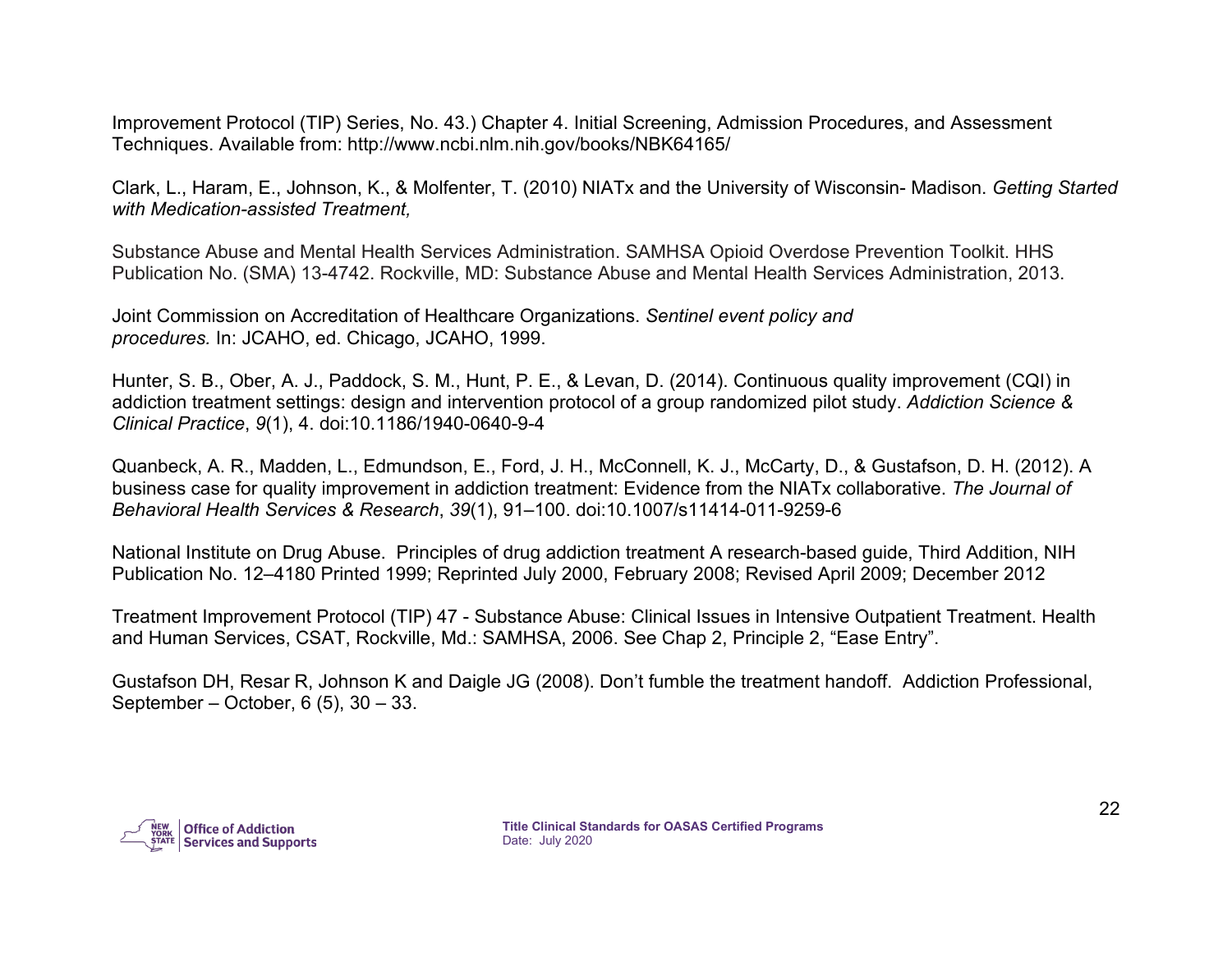Center for Substance Abuse Treatment. Substance Abuse Treatment for Persons With Co-Occurring Disorders. Rockville (MD): Substance Abuse and Mental Health Services Administration (US); 2005. (Treatment Improvement Protocol (TIP) Series, No. 42.) 4 Assessment. Available from: http://www.ncbi.nlm.nih.gov/books/NBK64196/

SAMHSA-HRSA Center for Integrated Health Solutions. Medication Assisted Treatment (MAT) Overview. Retrieved from <http://www.integration.samhsa.gov/clinical-practice/mat/mat-overview>

Treatment Improvement Protocols (TIP) No. 42, 43, 44, and 51, "Substance Abuse Treatment: Addressing the Specific Needs of Women". CSAT, Rockville, Md.: SAMHSA, see chapter sections on health areas assessment

**Citation** Center for Substance Abuse Treatment. Substance Abuse Treatment for Adults in the Criminal Justice System. Treatment Improvement Protocol (TIP) Series 44 Chapter 2, "Conclusions and Recommendations." HHS Publication No. (SMA) 13-4056. Rockville ,MD: Substance Abuse and Mental Health Services Administration, 2005.

Center for Substance Abuse Treatment. Substance Abuse: Clinical Issues in Intensive Outpatient Treatment. Rockville (MD): Substance Abuse and Mental Health Services Administration (US); 2006. (Treatment Improvement Protocol (TIP) Series, No. 47.) Chapter 5. Treatment Entry and Engagement. Available from: http://www.ncbi.nlm.nih.gov/books/NBK64084/

Center for Substance Abuse Treatment. Substance Abuse Treatment for Persons with Co-Occurring Disorders. Rockville (MD): Substance Abuse and Mental Health Services Administration (US); 2005. (Treatment Improvement Protocol (TIP) Series, No. 42.) 4 Assessment. Available from: http://www.ncbi.nlm.nih.gov/books/NBK64196/

White, W., Scott, C, Dennis, M., Boyle, M; (2005), It's time to stop Kicking People out of Addiction Treatment, *Counselor Magazine* 2-12

Ashcraft, L. (2007). Eight Steps of Recovery Planning: For Service Providers, Families, and People on the Road to Recovery. Retrieved from www.t-mha.org/media/pdf/rr/8 Steps of Recovery.pdf